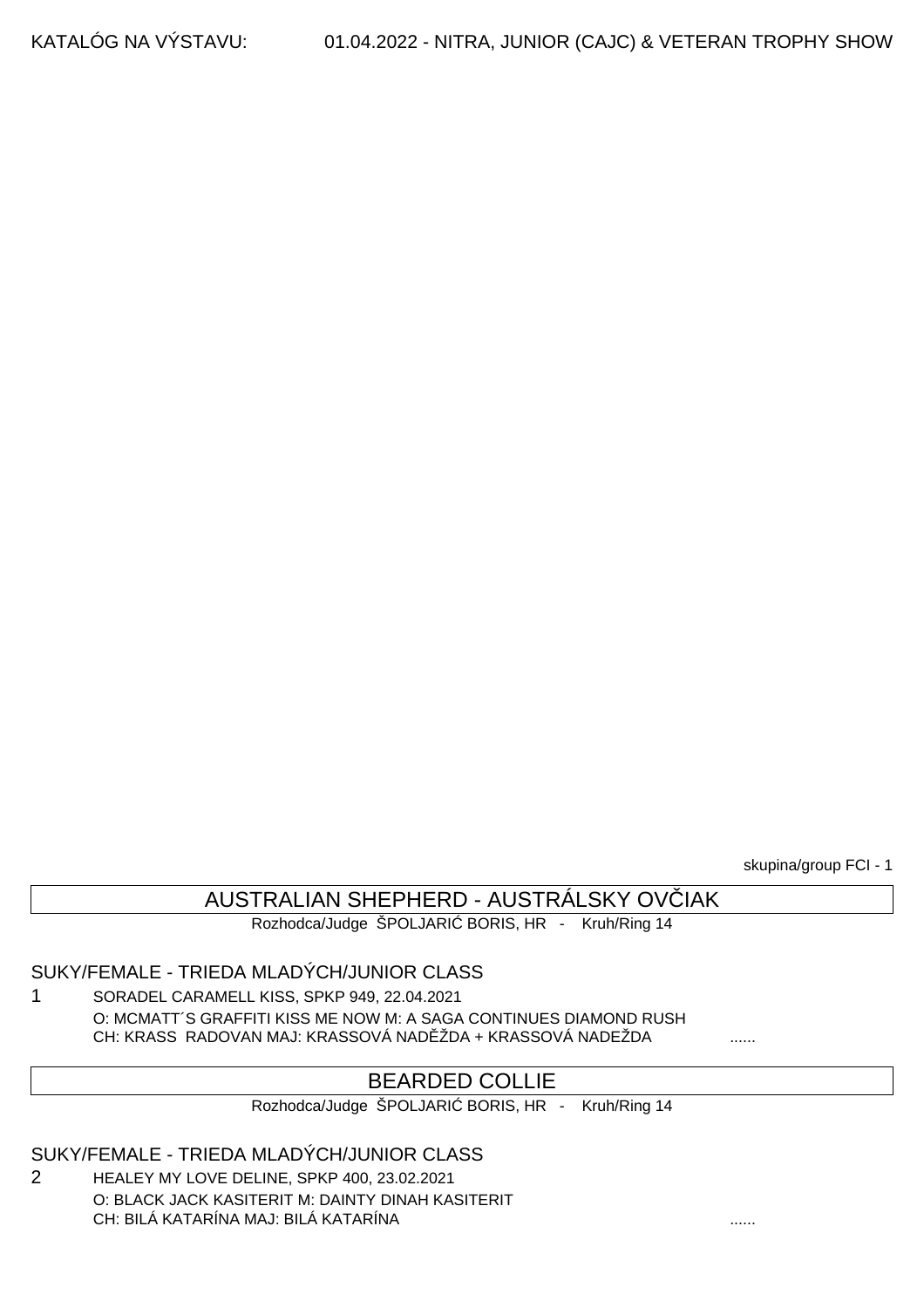|                | <b>BEAUCERON</b>                                                                                                      |  |
|----------------|-----------------------------------------------------------------------------------------------------------------------|--|
|                | Rozhodca/Judge ŠPOLJARI BORIS, HR - Kruh/Ring 14                                                                      |  |
|                |                                                                                                                       |  |
|                | PSY/MALE - TRIEDA MLADÝCH/JUNIOR CLASS                                                                                |  |
| 3              | BELINUS ESPRIT DE LA CROIX DOUBLE, CMKU/BC/6225/21, 16.04.2021                                                        |  |
|                | O: BIAS CANIS MAYRAU M: AISHA ESPRIT DE LA CROIX DOUBLE<br>CH: ŽIGRAY JOZEF MAJ: DOLEŽEL RADEK                        |  |
|                |                                                                                                                       |  |
|                | SUKY/FEMALE - TRIEDA MLADÝCH/JUNIOR CLASS                                                                             |  |
| 4              | AMBROISEA ROLANN SLOVAKIA, SPKP 1982, 21.03.2021                                                                      |  |
|                | O: AME MAGNANIME GARDIEN ICARIOS M: ENIXA CANIS MAYRAU<br>CH: ROLKOVÁ ANNA MAJ: HURAJTOVÁ ALEXANDRA                   |  |
| 5              | ANDRASTE, CMKU/BC/6035/20, 10.12.2020                                                                                 |  |
|                | O: AME MAGNANIME GARDIEN ICARIOS M: ARIANE ESPRIT DE LA CROIX DOUBLE<br>CH: GAHLEROVÁ LENKA MAJ: KU O ANTON           |  |
| 6              | AUBARY Z FARMY DAR-SLOVAKIA, SPKP 2004, 08.05.2021                                                                    |  |
|                | O: AME MAGNANIME CYRANO PUISSANT M: JEWEL Z BABANOVHO V ŠKA                                                           |  |
|                | CH: MALOVCOVÁ DANIELA MAJ: MALOVCOVÁ DANIELA                                                                          |  |
| $\overline{7}$ | BÉNIGNITÉ ESPRIT DE LA CROIX DOUBLE, CMKU/BC/6221/21, 16.04.2021                                                      |  |
|                | O: BIAS CANIS MAYRAU M: AISHA ESPLIT DE LA CROIX DOUBLE                                                               |  |
|                | CH: ŽIGRAY JOZEF MAJ: MIKULÍK JAROMÍR                                                                                 |  |
|                | BERGER BLANC SUISSE - BIELY SVAJ IARSKY OV IAK                                                                        |  |
|                | Rozhodca/Judge ŠPOLJARI BORIS, HR - Kruh/Ring 14                                                                      |  |
|                |                                                                                                                       |  |
|                | PSY/MALE - TRIEDA MLADÝCH/JUNIOR CLASS                                                                                |  |
| 8              | LOUIS JAGODOWE BORY, PKR.I-98483, 10.10.2020                                                                          |  |
|                | O: WHITE SILVER JAGODOWE BORY M: AKNUR GUL ZOLOTO ALYASKE                                                             |  |
|                | CH: CIECHANOWSKA-BŁ DEK EL BIETA MAJ: SŁAPCZY SKI MARIAN                                                              |  |
|                | SUKY/FEMALE - TRIEDA MLADÝCH/JUNIOR CLASS                                                                             |  |
| 9              | CASSIOPEIA WHITE ALEXIA, SPKP 939, 10.05.2021                                                                         |  |
|                | O: OF TREBONS BERGER BLANC DUBSTEP M: ACE WHITE ALEXIA                                                                |  |
|                | CH: TRÁVNI KOVÁ MARTINA MAJ: GRÉKOVÁ PETRA + MURAJDA TOMÁŠ ANDREJ                                                     |  |
|                | SUKY/FEMALE - TRIEDA VETERÁNOV/VETERAN CLASS                                                                          |  |
| 10             | KAMELIA GRAND CANYON, PKR.I-68963, 11.12.2010                                                                         |  |
|                | O: CAJUS OF TREBONS BERGER BLANC M: HONEY GRAND CANYON<br>CH: CHMIELOWSKA KATARZYNA MAJ: CIECHANOWSKA-BLADEK ELZBIETA |  |
|                |                                                                                                                       |  |
|                | BERGER DE BRIE FAUVE-GRIS - BRIARD PLAVÝ ŠEDÝ                                                                         |  |
|                | Rozhodca/Judge ŠPOLJARI BORIS, HR - Kruh/Ring 14                                                                      |  |

### SUKY/FEMALE - TRIEDA MLADÝCH/JUNIOR CLASS

11 CARA MIA UNIVERSE DOG, SPKP 1005, 04.06.2021 O: FIGARO VESELÝ DVOR M: CHEERS TO YOU MORAVIA CAMPANELLA CH: KURUŠTOVÁ JULIANA MAJ: KURUŠTOVÁ JULIANA  $\ldots$ 

# BERGER DE BRIE NOIR ARDOISE - BRIARD IERNY

Rozhodca/Judge ŠPOLJARI BORIS, HR - Kruh/Ring 14

### PSY/MALE - TRIEDA VETERÁNOV/VETERAN CLASS

12 YOUR FIERY TEQUILA DALIDO, CMKU/BRI/6256/13, 01.12.2013 O: SHADOW OF BOSS DALIDO M: ESMINADALIDO DE LOS NIEGOS CH: KELLOVSKÁ DANIELA MAJ: NOVOTNÁ DANA  $\ldots$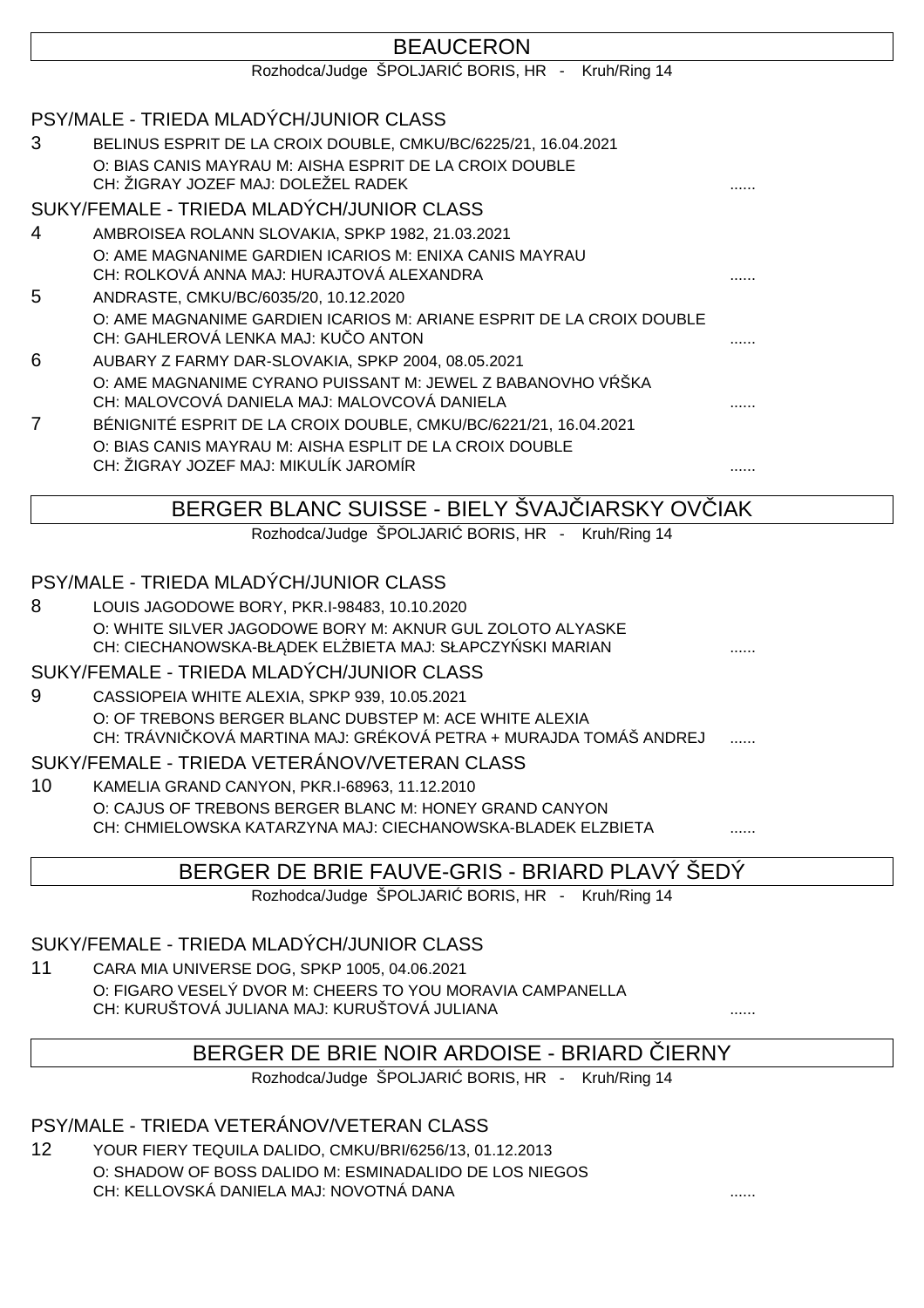|    | <b>BORDER COLLIE</b>                                                                                        |   |
|----|-------------------------------------------------------------------------------------------------------------|---|
|    | Rozhodca/Judge ŠPOLJARI BORIS, HR - Kruh/Ring 14                                                            |   |
|    |                                                                                                             |   |
|    | PSY/MALE - TRIEDA MLADÝCH/JUNIOR CLASS                                                                      |   |
| 13 | CONQUER THE DAY WINYELA, CMKU/BOC/15065/21, 10.03.2021                                                      |   |
|    | O: CASANOVA GIACOMO THIWAHE M: KYNAGON MALINDA MEY<br>CH: HOR I KOVÁ KAROLÍNA MAJ: EGRMAJEROVÁ VENDULKA     |   |
| 14 | DOLCE VITA L'AMICO DEVOTO, SPKP 1453, 12.04.2021                                                            |   |
|    | O: LUCKY FOR YOU GOLD YOURSELF M: APERTA AL MONDO L'AMICO DEVOTO<br>CH: VAJSOVÁ MIROSLAVA MAJ: BARIAK PETER |   |
| 15 | POKER GUARDIANO DI NOTTE, PKR.I-98999, 15.01.2021                                                           |   |
|    | O: XARDAS MAGIC BLUE BRICASSART M: IZIS ZEJMAN<br>CH: PAWELLA ANNA MAJ: JANKOWSKA NATALIA                   |   |
|    | SUKY/FEMALE - TRIEDA MLADÝCH/JUNIOR CLASS                                                                   |   |
| 16 | ANGEL FOR YOU HARIANA DESTINY, SPKP 1426, 24.03.2021                                                        |   |
|    | O: JUMP FOR YOU JEFFIJA M: EUPHORIA SECRET KISS AKIRDALU<br>CH: MIKUŠKA MARTIN MAJ: BREZOVSKÝ UBOŠ          |   |
| 17 | SEVEN DEVILS BORDERS DESTINY, SPKP 1498, 06.05.2021                                                         |   |
|    | O: DROPS OF RAIN BY THE LAKE M: HONEY FAIRYTALE'S NAIRA HUYANA<br>CH: PÉNTEK ERIKA MAJ: MAŠÁN MICHAL        |   |
| 18 | SEVEN DEVILS BORDERS DIAMOND, SPKP 1480, 06.05.2021                                                         |   |
|    | O: DROPS OF RAIN BY THE LAKE M: HONEY FAIRYTALE'S NAIRA HUYANA<br>CH: PENTEK ERIKA MAJ: TOLDYOVÁ ERNA       | . |

# CHIEN DE BERGER BELGE - MALINOIS - BELGICKÝ OVČIAK - MALINOIS

Rozhodca/Judge ŠPOLJARI BORIS, HR - Kruh/Ring 14

#### PSY/MALE - TRIEDA MLADÝCH/JUNIOR CLASS

19 DARTABAN FUNNEY DE KREJKUN, PKR.I-100683, 09.05.2021 O: ARISTOS VILERRAH M: AZIRA FUNNEY DE KREJKUN CH: KREJ Í JAN MAJ: LECH EWELINA

#### SUKY/FEMALE - TRIEDA MLADÝCH/JUNIOR CLASS

20 IRISHA MONAMI TENAJ, SPKP 6409, 16.02.2021 O: ADONIS NA-LA DVOR M: BRUGGI LA MISTERO DE MONTANI CH: ZOUBKOVÁ ŽANETA MAJ: JURENKOVÁ ZUZANA ......

# CHIEN DE BERGER BELGE - TERVUEREN - BELGICKÝ OVČIAK - TERVUEREN

Rozhodca/Judge ŠPOLJARI BORIS, HR - Kruh/Ring 14

### PSY/MALE - TRIEDA MLADÝCH/JUNIOR CLASS

21 BOHEMIAN RHAPSODY Z KOVÁRNY, CMKU/BOT/13343/21, 16.05.2021 O: KENZO M: LITTLE UNAI Z KOVÁRNY CH: PISAR ÍKOVÁ HANA MAJ: HOFÍRKOVÁ VLASTA

# SUKY/FEMALE - TRIEDA MLADÝCH/JUNIOR CLASS

22 BE DANGEROUSLY CUTE Z KOVÁRNY, CMKU/BOT/13344/21, 16.05.2021 O: KENZO M: LITTLE UNAI Z KOVÁRNY CH: PISAR ÍKOVÁ HANA MAJ: PAVLÍ KOVÁ ANDREA

# CHODSKÝ PES

Rozhodca/Judge ŠPOLJARI BORIS, HR - Kruh/Ring 14

# SUKY/FEMALE - TRIEDA MLADÝCH/JUNIOR CLASS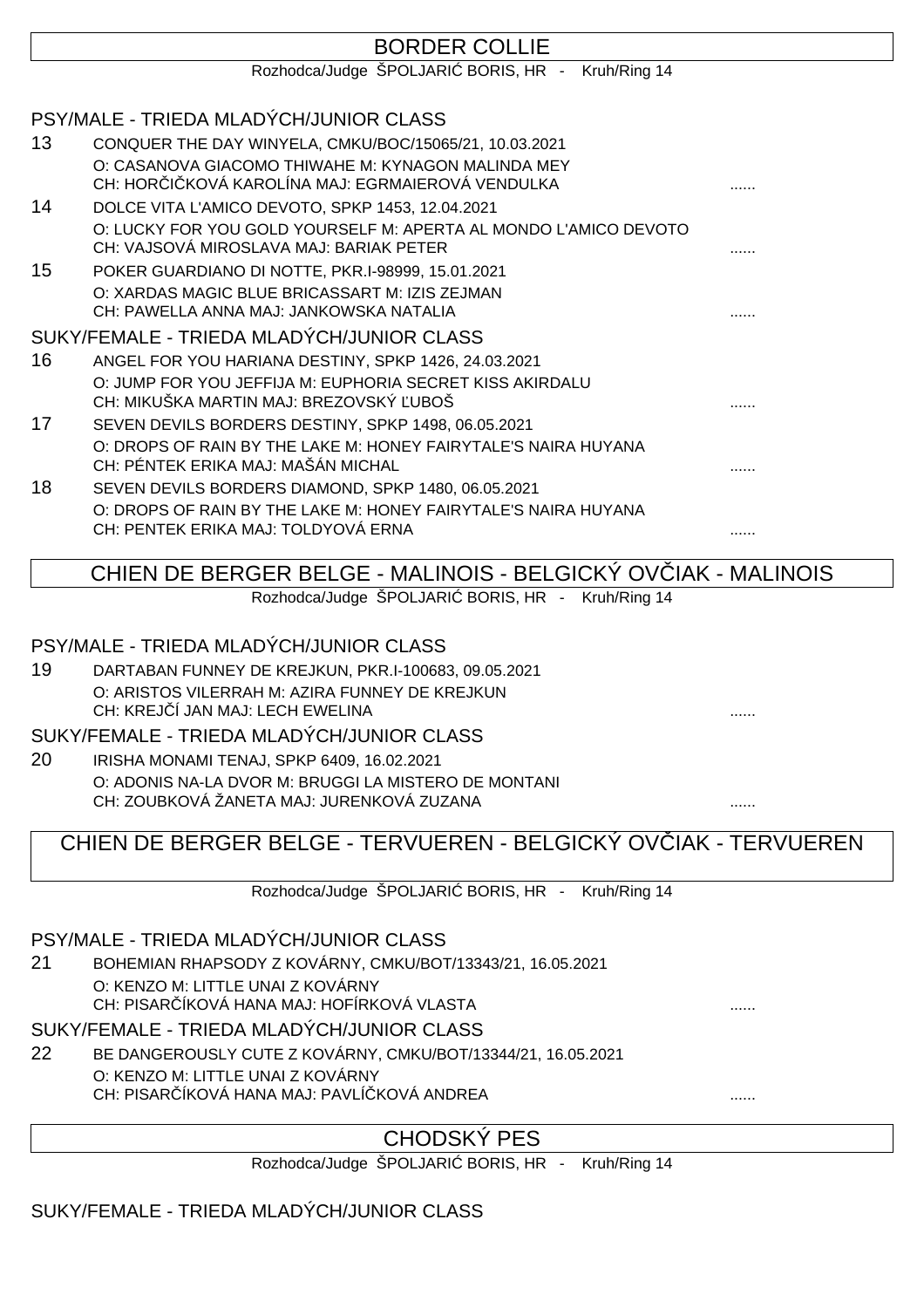23 CARRIE ČESKÝ RUBÍN, CMKU/CP/8278/21, 15.06.2021 O: CASH TEMNÝ ONYX M: FRENCY OD BRÁNY RÁJE CH: CHALOUPKOVÁ JANA MAJ: KRPCOVÁ KATE ... INA + KRPEC PAVEL

## COLLIE ROUGH - ŠKÓTSKY OV JAK DLHOSRSTÝ

Rozhodca/Judge ŠPOLJARI BORIS, HR - Kruh/Ring 14

#### PSY/MALE - TRIEDA MLADÝCH/JUNIOR CLASS

24 ZOLLI Z DANČÍ LOUKY, CMKU/CD/25420/21, 11.04.2021 O: TABBY SIR OLWILL Z DAN Í LOUKY M: PIA CHARMING TALE Z DAN Í LOUKY CH: SMOČKOVÁ ZDEŇKA MAJ: ZBRANKOVÁ KATEŘINA ......

#### SUKY/FEMALE - TRIEDA MLADÝCH/JUNIOR CLASS

25 IN TOUCH OF L´OCCITA CELESTIAL GLAMOUR, CMKU/CD/25446/21, 25.04.2021 O: CIB NICOLAYSEN´S XXL XANTOS M: FOLLOW ME SWEETIE CELESTIAL GLAMOUR CH: VÁCHOVÁ MARCELA MAJ: VÁCHOVÁ MARCELA

## COLLIE SMOOTH - ŠKÓTSKY OV IAK KRÁTKOSRSTÝ

Rozhodca/Judge ŠPOLJARI BORIS, HR - Kruh/Ring 14

#### PSY/MALE - TRIEDA MLADÝCH/JUNIOR CLASS

26 MIGHTY´S SPRING MEADOW VIL VELYO, SPKP 128, 24.06.2021 O: MIGHTY´S SPRING MEADOW ROY RAFER M: MIGHTY´S SPRING MEADOW OYA OILELL CH: SEMIANOVÁ JANA MAJ: TEKELYOVÁ JANA

#### SUKY/FEMALE - TRIEDA MLADÝCH/JUNIOR CLASS

27 MIGHTY´S SPRING MEADOW VIA VIVIEN, SPKP 133, 24.06.2021 O: MIGHTY´ SPRING MEADOW ROY RAFER M: MIGHTY´SPRING MEADOW OYA OILELL CH: SEMIANOVÁ JANA MAJ: MAURICOVÁ ZDENKA ......

# DEUTSCHER SCHÄFERHUND KURZHAARIG - NEMECKÝ OV<sub>L</sub>IAK KRÁTKOSRSTÝ

Rozhodca/Judge ŠPOLJARI BORIS, HR - Kruh/Ring 14

#### SUKY/FEMALE - TRIEDA MLADÝCH/JUNIOR CLASS

28 HE A NERESNICKÁ DOLINA, SUCHNO 83805/21, 09.06.2021 O: QUIDO MANIA BOHEMIA M: YDA NERESNICKÁ DOLINA CH: TEREN IVAN MAJ: POLIAKOVÁ PATRÍCIA + POLIAK ERIK ......

### DEUTSCHER SCHÄFERHUND LANGHAARIG - NEMECKÝ OVČIAK DLHOSRSTÝ

Rozhodca/Judge ŠPOLJARI BORIS, HR - Kruh/Ring 14

SUKY/FEMALE - TRIEDA MLADÝCH/JUNIOR CLASS

29 ATHENA CALLISTUS LUPUS, SUCHNO 83236/21, 19.03.2021 O: FAJTER Z TROJANSKIEGO LASU M: FUNNY GIRL SPIRIT WOLF CH: MORAVIÍKOVÁ JANA MAJ: MORAVIÍKOVÁ JANA

### MINIATURE AMERICAN SHEPHERD - MINIATÚRNY AMERICKÝ OVČIAK

Rozhodca/Judge ŠPOLJARI BORIS, HR - Kruh/Ring 14

SUKY/FEMALE - TRIEDA MLADÝCH/JUNIOR CLASS

30 ELIZA DOOLITTLE CZECH JAKOBÍN, CMKU/MAO/106/21, 18.03.2021 O: DYNASTY´S MADE IN AMERICA M: AMY CZECH JAKOBÍN CH: BLATOŇOVÁ HANA MAJ: BLATOŇOVÁ HANA ......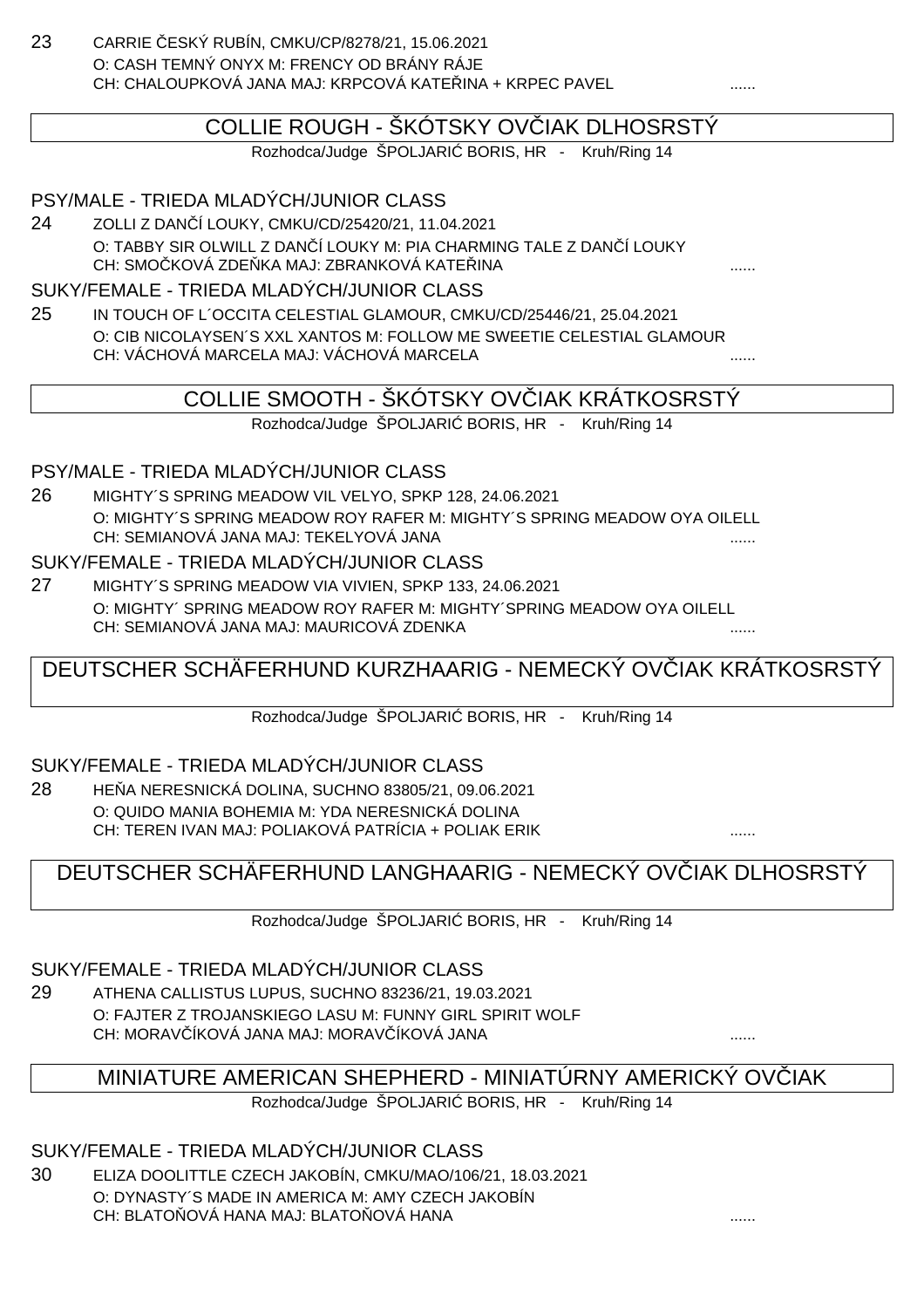# PULI WHITE - PULI BIFLY

Rozhodca/Judge ŠPOLJARI BORIS, HR - Kruh/Ring 14

### SUKY/FEMALE - TRIEDA MLADÝCH/JUNIOR CLASS

31 HOPE FOR THE WORLD DALAJLAMAHERBS, PKR.I-100582, 24.03.2021 O: LONCSOSI-BATOR RAJKA M: CARINA NEBULA DALAJLAMAHERBS CH: KLARMAN AGNIESZKA MAJ: KLARMAN AGNIESZKA

#### PUMI

Rozhodca/Judge ŠPOLJARI BORIS, HR - Kruh/Ring 14

#### PSY/MALE - TRIEDA VETERÁNOV/VETERAN CLASS

32 GALLA-HEGYI SANYI, MET.PM. 36/14, 19.02.2014 O: NYÍRSÉGFIA BOGÁNCS M: GALLA HEGYI OKOS CH: SZALAI LÁSZLÓ MAJ: KÖVECSES ÁRPÁDNÉ ......

### SHETLAND SHEEPDOG - ŠETLANDSKÝ OVIJAK (ŠELTIA)

Rozhodca/Judge ŠPOLJARI BORIS, HR - Kruh/Ring 14

#### PSY/MALE - TRIEDA MLADÝCH/JUNIOR CLASS

33 HARRIS SPOD SVORADOVEJ JASKYNE, SPKP 773, 08.05.2021 O: MARVEL POD BOROVÚ HORU M: TEENY Z ÁBLOVY STUDÁNKY CH: MIKO PAVOL MAJ: BLAHUŠIAK ŠTEFAN

#### SUKY/FEMALE - TRIEDA VETERÁNOV/VETERAN CLASS

34 KYLEBURN ILIA, OHZB SHET 2140, 05.03.2010 O: CH STEVLYN COPPERSMITH AT MALAROC M: KYLEBURN EURYDICE CH: EAVES MARGARET MAJ: MEDEK CLAUDIA

# SLOVENSKÝ UVA

Rozhodca/Judge ŠPOLJARI BORIS, HR - Kruh/Ring 14

#### PSY/MALE - TRIEDA MLADÝCH/JUNIOR CLASS

35 BELLEN KARPATSKÝ KLENOT, SPKP 10957, 19.06.2021 O: BOGO ANJELI U ZUZKY M: INEZ JANIN RANČ CH: DUBOVSKÝ JAROSLAV MAJ: DUBOVSKÝ JAROSLAV

### WELSH CORGI CARDIGAN

Rozhodca/Judge ŠPOLJARI BORIS, HR - Kruh/Ring 14

### PSY/MALE - TRIEDA MLADÝCH/JUNIOR CLASS

36 CHRIS TEAM PAN FREDDI, PKR.I-99361, 22.04.2021 O: USZAKI ONCE UPON A TIME M: ASTERSLAND JAZZY JEWEL CH: MICHALSKI KRZYSZTOF MAJ: MICHALSKI KRZYSZTOF

### SUKY/FEMALE - TRIEDA MLADÝCH/JUNIOR CLASS

37 ANGEL ARWEN FROM MALVAZINKY HILLS, CMKU/WCC/581/21, 28.05.2021 O: WORLD IN MY EYES Z JURAJSKIEGO ZAMKU M: DAIRA BRNO-FROST CH: VA KOVÁ NIKOLA MAJ: WELSHOVI MICHAEL A SILVIE

# WELSH CORGI PEMBROKE

Rozhodca/Judge ŠPOLJARI BORIS, HR - Kruh/Ring 14

### PSY/MALE - TRIEDA MLADÝCH/JUNIOR CLASS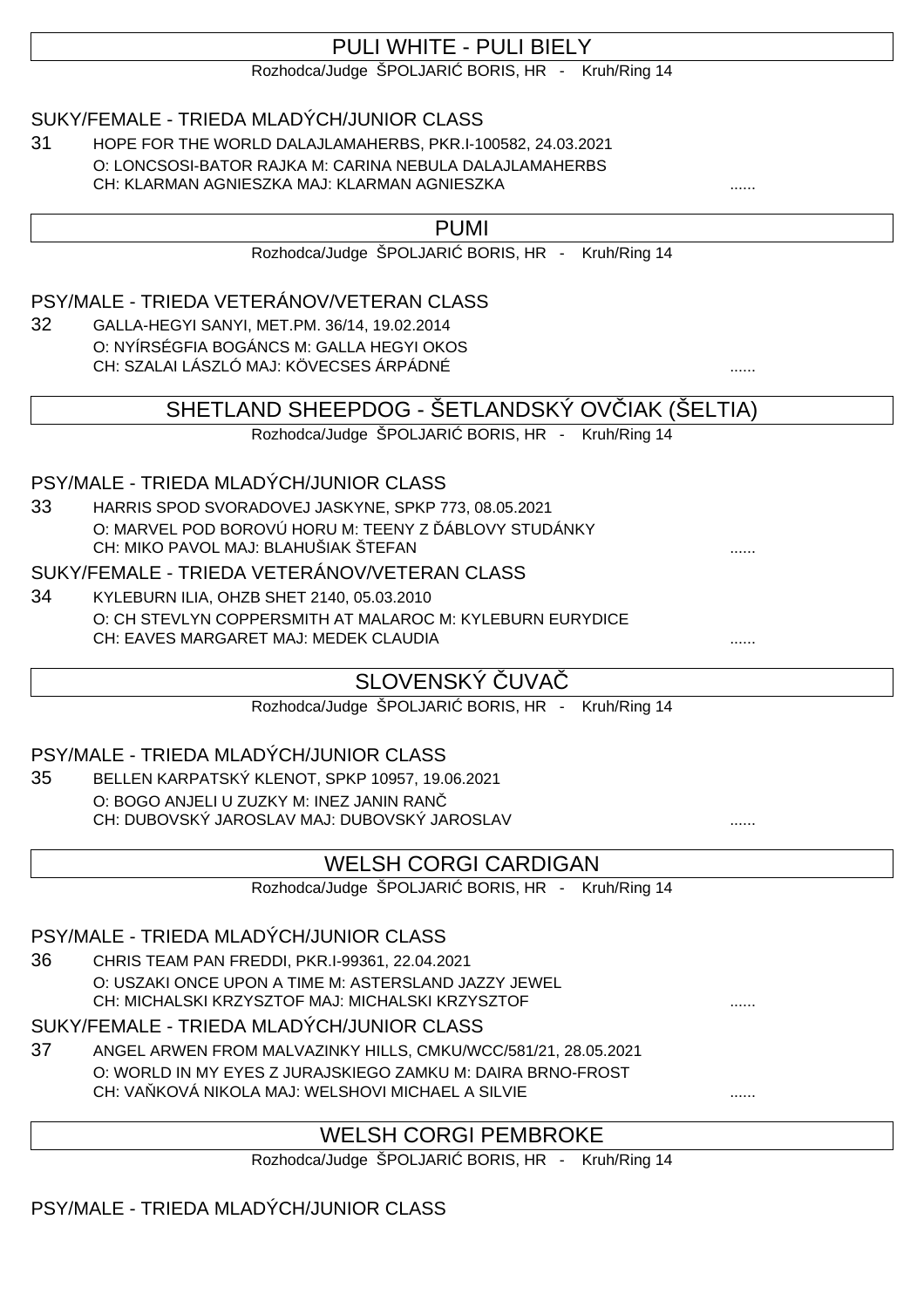38 AMANSI CHANGE THE WORLD, SPKP 540, 23.04.2021 O: CARPE DIEM DE KARTENHAUS M: AMANSI AMBER FLAME CH: BARKOVA T. S. MAJ: KEREŠKÉNIYOVÁ RADKA

skupina/group FCI - 2

## AFFENPINSCHER - OPI Í PIN

Rozhodca/Judge ŠPOLJARI BORIS, HR - Kruh/Ring 14

SUKY/FEMALE - TRIEDA MLADÝCH/JUNIOR CLASS

39 BLACK ROSE MAGIC RUNZA, CMKU/OP/70/20, 16.10.2020 O: BOB MARLEY REGGAE STAR M: BEEBA BUBBLEDOG CH: NEUBAUEROVÁ LIBINA ANNA MAJ: NEUBAUEROVÁ LIBINA ANNA

#### BERNER SENNENHUND - BERNSKÝ SALAŠNÝ PES

Rozhodca/Judge ŠPOLJARI BORIS, HR - Kruh/Ring 14

PSY/MALE - TRIEDA MLADÝCH/JUNIOR CLASS

40 MY LOVELY BERN BRAVE BEAR, CMKU/BSP/15042/-21/21, 30.05.2021 O: ONYX LAND VELES FOR BERN HAUS ON OKA M: DEREVNYA BERNCEV ESMIRALDA CH: KULIKOVA YULIYA MAJ: PULTAROVÁ NELA

SUKY/FEMALE - TRIEDA MLADÝCH/JUNIOR CLASS

41 ASHLEY FROM LUTENA OF SILESIA, CMKU/BSP/14787/21, 07.04.2021 O: DOLLAR ZE STAROB LSKÉ SAMOTY M: PRINCESS Z MOKROVOUS CH: ŠEMBEROVÁ MIROSLAVA MAJ: ŠEMBEROVÁ MIROSLAVA ......

### BULLMASTIFF

Rozhodca/Judge ŠPOLJARI BORIS, HR - Kruh/Ring 14

#### SUKY/FEMALE - TRIEDA MLADÝCH/JUNIOR CLASS

42 SAFETY OF FLATLAND BRÜNHILD, MET.BULLM:1473/21, 09.06.2021 O: SAFETY OF FLATLAND MAN IN THE MIRROR M: SAFETY OF FLATLAND NAN YU CH: KÓZEL GYULA MAJ: KÓZEL GYULA

### CANE CORSO

Rozhodca/Judge ŠPOLJARI BORIS, HR - Kruh/Ring 14

#### PSY/MALE - TRIEDA MLADÝCH/JUNIOR CLASS

- 43 ALCAPONE PASSERO DI DIAMANTE, SPKP 2594, 24.06.2021 O: APRIORI BEST ULTIMATUM M: APRIORI BEST SHARLIZ CH: VRABCOVÁ EVA MAJ: VRABCOVÁ EVA ......
- 44 ATHOS E'NATA UNA STELLA, SPKP 2677, 10.03.2021 O: DROGO KHAL CUSTODE DEL TRÓNI M: DEANERYS Z GILDII NIEUSTRASZONYCH CH: POLA IK MATEJ MAJ: POLA IK MATEJ **And a material contract and a material contract of the contract of the contract of the contract of the contract of the contract of the contract of the contract of the contract of the c**
- 45 ULPO PIA FIDELIS, SPKP 2569, 19.01.2021 O: URANUS CORSO DI MUNTEANU M: MARTA PIA FIDELIS CH: COTOI CORINA MAJ: KOZELOVÁ IDA

SUKY/FEMALE - TRIEDA MLADÝCH/JUNIOR CLASS

46 ARIAN PASSERO DI DIAMANTE, SPKP 2598, 24.06.2021 O: APRIORI BEST ULTIMATUM M: APRIORI BEST SHARLIZ CH: VRABCOVÁ EVA MAJ: KÁDAROVÁ DOMINIKA ......

### CHIEN DE MONTAGNE DES PYRÉNÉES - PYRENEJSKÝ HORSKÝ PES

Rozhodca/Judge ŠPOLJARI BORIS, HR - Kruh/Ring 14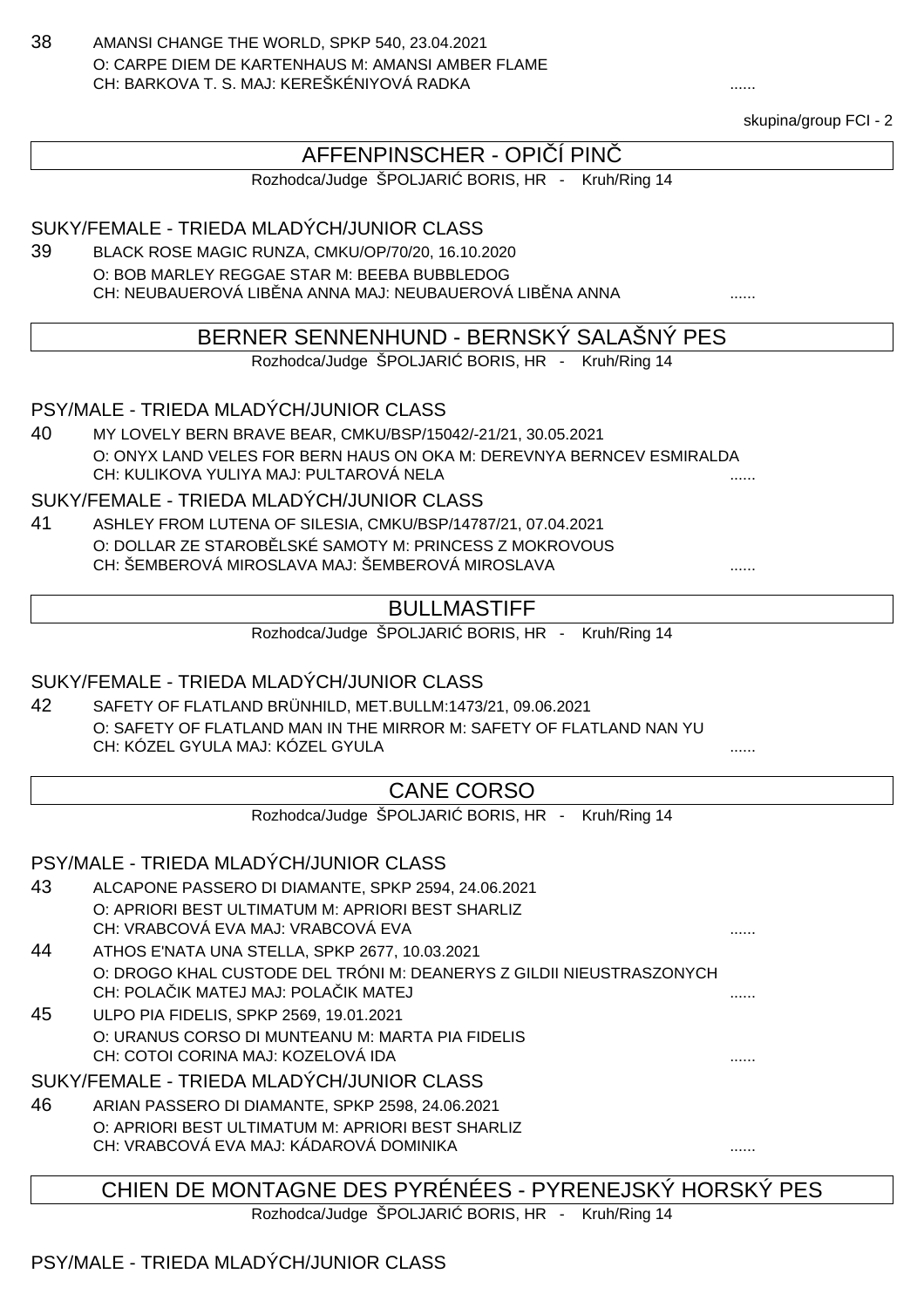| 47 | ANDY SNOW WHITE FLAKE, SPKP 404, 24.06.2021                                                            |   |
|----|--------------------------------------------------------------------------------------------------------|---|
|    | O: BERT NAVARE PRIM M: VI`SKALY`S MASATO                                                               |   |
|    | CH: VARGOVÁ MONIKA MAJ: KOSIBA MILOŠ                                                                   |   |
| 48 | SOUMOULOU DU MASSIF DE L'ESTEREL, SPKP 391, 15.03.2021                                                 |   |
|    | O: AMINES M: PASTOURE DU MASSIF DE L'ESTEREL                                                           |   |
|    | CH: BROUTARD JULIE MAJ: VALENTOVI OVÁ ADRIANA                                                          |   |
|    | SUKY/FEMALE - TRIEDA MLADÝCH/JUNIOR CLASS                                                              |   |
| 49 | ADORA SNOW WHITE FLAKE, SPKP 407, 24.06.2021                                                           |   |
|    | O: BERT NAVARE PRIM M: VI'SKALY'S MASATO                                                               |   |
|    | CH: VARGOVÁ MONIKA MAJ: VARGOVÁ MONIKA                                                                 |   |
| 50 | DESIREÉ RED SUNSET, SPKP 395, 04.06.2021                                                               |   |
|    | O: FOOR COUDY FROM PYRLANDIA M: AMADEA MELODIE RED SUNSET                                              |   |
|    | CH: VALENTOVI OVÁ ADRIANA MAJ: VALENTOVI OVÁ ADRIANA                                                   |   |
|    |                                                                                                        |   |
|    | DEUTSCHE DOGGE BLAU - NEMECKÁ DOGA MODRÁ                                                               |   |
|    |                                                                                                        |   |
|    | Rozhodca/Judge ŠPOLJARI BORIS, HR - Kruh/Ring 14                                                       |   |
|    |                                                                                                        |   |
|    | PSY/MALE - TRIEDA MLADÝCH/JUNIOR CLASS                                                                 |   |
| 51 | ARCHIE HAPPY MARVEL, SPKP 1906, 27.03.2021                                                             |   |
|    | O: XALYKANTHUS-B DEI MONTI DEL KERATON M: HENRIET BRIXEN                                               |   |
|    | CH: GAŠPAROVI OVÁ ANDREA MAJ: KNEZL JAKUB                                                              |   |
| 52 | GANNYMEIDE BEAUTIFUL BLUE BALLERINES, SPKP 1889, 19.11.2020                                            |   |
|    | O: WINCHESTER MARGAREJRO M: CALEXIS BEAUTIFUL BLUE BALLERINES                                          |   |
|    | CH: EREŠ ÁKOVÁ KATARÍNA MAJ: KLA AN UBOR                                                               | . |
|    |                                                                                                        |   |
|    | DEUTSCHE DOGGE GEFLECKT - NEMECKÁ DOGA ŠKVRNITÁ                                                        |   |
|    | Rozhodca/Judge ŠPOLJARI BORIS, HR - Kruh/Ring 14                                                       |   |
|    |                                                                                                        |   |
| 53 | PSY/MALE - TRIEDA MLADÝCH/JUNIOR CLASS<br>CHARIS FROM HARLE ELIZABETH'S MEADOWS, SPKP 1942, 31.05.2021 |   |

O: BEST OF EUROPEAN GREAT STARS M: BARBRA FROM BLACK ELIZABETH´S MEADOWS CH: BARAN JÁN MAJ: ESATOVSKI SABAN

SUKY/FEMALE - TRIEDA MLADÝCH/JUNIOR CLASS

54 SALYJA DE LA BENJAMINE, SPKP 6631, 24.03.2021 O: NAMASTE DE LA BENJAMINE M: PIETRA DU JARDIN DE L'OLYMPE CH: MAUNDER PORTRON VERONIQUE MAJ: HALABURDOVÁ JAROSLAVA ......

# DEUTSCHE DOGGE GELB - NEMECKÁ DOGA ŽLTÁ

Rozhodca/Judge ŠPOLJARI BORIS, HR - Kruh/Ring 14

#### SUKY/FEMALE - TRIEDA MLADÝCH/JUNIOR CLASS

55 YESSICA BIG LORD, SPKP 1932, 25.05.2021 O: PINKIE PIE FROM VALLEY OF MOLLOSIAN M: UMA BIG LORD CH: MIKO MIROSLAV MAJ: KAHLEROVÁ LENKA

# DEUTSCHE DOGGE GESTROMT - NEMECKÁ DOGA PÁSIKAVÁ

Rozhodca/Judge ŠPOLJARI BORIS, HR - Kruh/Ring 14

### PSY/MALE - TRIEDA MLADÝCH/JUNIOR CLASS

56 GDYBY NIE TY ALTAIR, PKR.II-144976, 01.04.2021

O: DALL CASA DI AMICI M: FLER WARRIOR QUEEN CH: NIEROD MALGORZATA MAJ: PELCZYNSKA ALEKSANDRA ......

### DEUTSCHE DOGGE SCHWARZ - NEMECKÁ DOGA LERNA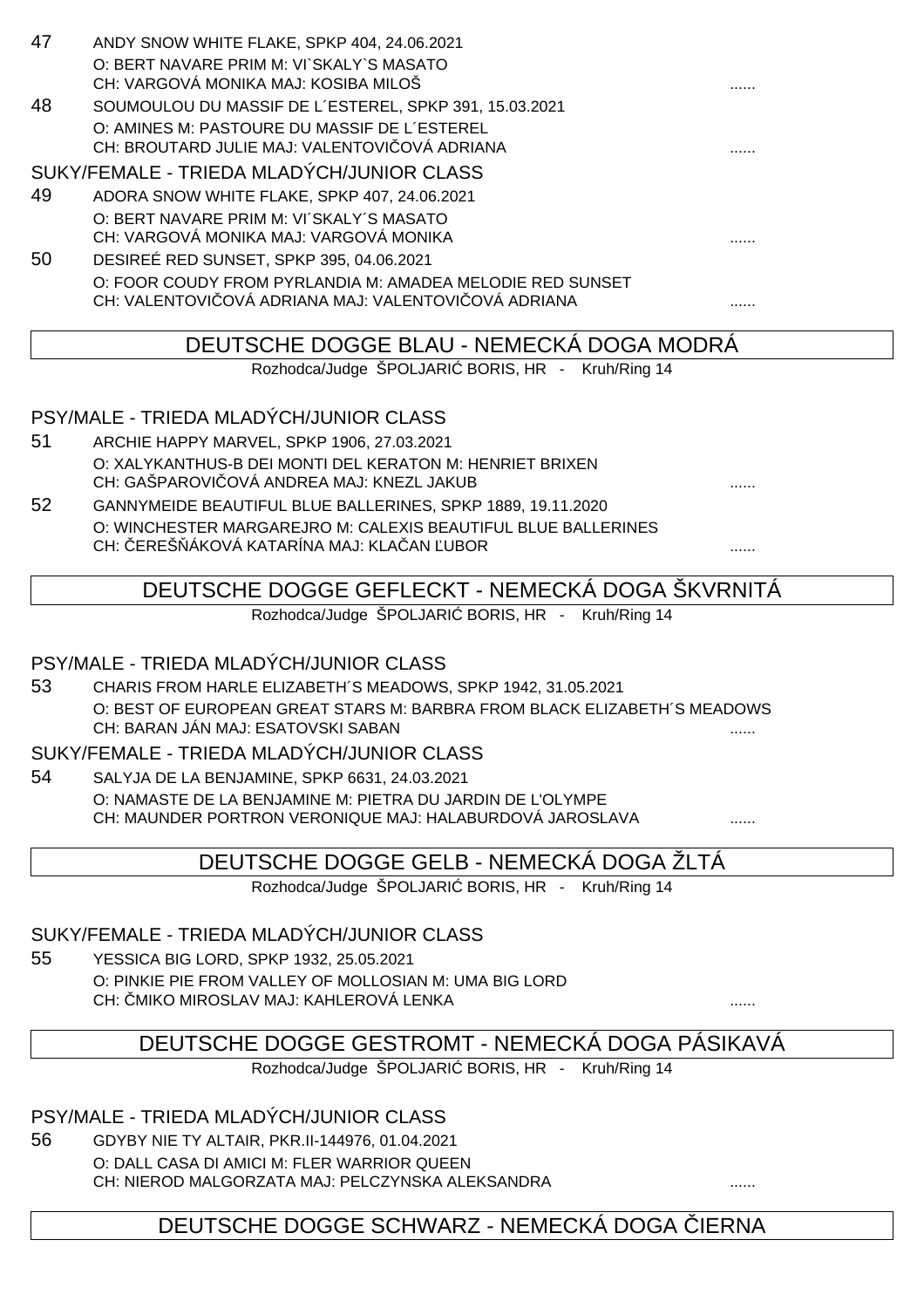#### PSY/MALE - TRIEDA MLADÝCH/JUNIOR CLASS

57 LUIZADOR TIZIANO, SPKP 1974, 04.05.2021 O: BENITO INCITATUS DEL BIANELLO M: LUIZADOR EVELINA CH: LUKYANOVA VALENTINA MAJ: HALABURDOVÁ JAROSLAVA ......

#### SUKY/FEMALE - TRIEDA MLADÝCH/JUNIOR CLASS

58 UHRANIAK DAS TERRAS DE ATÓMUN, LOP591970, 26.01.2021 O: OLAF DES TERRES ANDALOUSES M: RHEA-REKINLEIF DAS TERRAS DE ATÓMUN CH: MADRUGO ANA FILIPA SILVA COSTA PAIS CARVALHO MAJ: HALABURDOVÁ JAROSLAVA

### DEUTSCHER BOXER GELB - BOXER ZLATÝ

Rozhodca/Judge ŠPOLJARI BORIS, HR - Kruh/Ring 14

#### SUKY/FEMALE - TRIEDA MLADÝCH/JUNIOR CLASS

59 AMENADIELA FENDER EDDA, SPKP 6497, 06.04.2021 O: KALIBER VOM KALIDORF M: XANTIELA FENDER EDDA CH: ŠUSTER JOZEF A JANA MAJ: HRADSKÝ MARIÁN ......

DOBERMANN SCHWARZ UND ROT - DOBERMAN IERNY S PÁLENÍM

Rozhodca/Judge ŠPOLJARI BORIS, HR - Kruh/Ring 14

#### PSY/MALE - TRIEDA MLADÝCH/JUNIOR CLASS

60 ESCOBAR NERO DI ANGELO, MET.DOB.2192/21, 13.06.2021 O: TAHI-RÉME IX M: TAHI-RÉME HAISHA CH: SCHMIDT ANNAMÁRIA MAJ: KOSÍKOVÁ MÁRIA

SUKY/FEMALE - TRIEDA MLADÝCH/JUNIOR CLASS

61 CRISTAL REVADOG, CMKU/DB/11726/21, 09.03.2021 O: TAHI-REME ZEUS M: ABARA REVADOG CH: RÉVAI ROMAN MAJ: KUCHAŘOVI MICHAELA A PETR ......

### DOGO ARGENTINO - ARGENTÍNSKA DOGA

Rozhodca/Judge ŠPOLJARI BORIS, HR - Kruh/Ring 14

#### SUKY/FEMALE - TRIEDA MLADÝCH/JUNIOR CLASS

62 SALIDA DEL SOL DE LOS ESCORPIONES BLANCOS, SPKP 1745, 23.05.2021 O: RANGO DE LOS ESCORPIONES BLANCOS M: ORIYERA DE LOS ESCORPIONES BLANCOS CH: PASTUCHOVÁ EVA MAJ: PUCHO OVÁ O GA

### FILA BRASILEIRO - BRAZÍLSKA FILA

Rozhodca/Judge ŠPOLJARI BORIS, HR - Kruh/Ring 14

#### PSY/MALE - TRIEDA MLADÝCH/JUNIOR CLASS

63 DARWIN OD K ENOVKY, CLP/FIB/4644, 18.04.2021 O: BAYLEYS M: ZARMON DE CELLY NORA NICOLE CH: HE LOVÁ PETRA MAJ: MOSNÝ LADISLAV

### HOVAWART

Rozhodca/Judge ŠPOLJARI BORIS, HR - Kruh/Ring 14

PSY/MALE - TRIEDA MLADÝCH/JUNIOR CLASS

64 CRAKEN CHLUPATÉ SRDCE, CMKU/HW/10323/21, 17.03.2021 O: BILLYROY AWEDANTE M: PERLA GASKO PRIM CH: POHANKOVÁ RADKA MAJ: NOVOTNÝ MILAN ......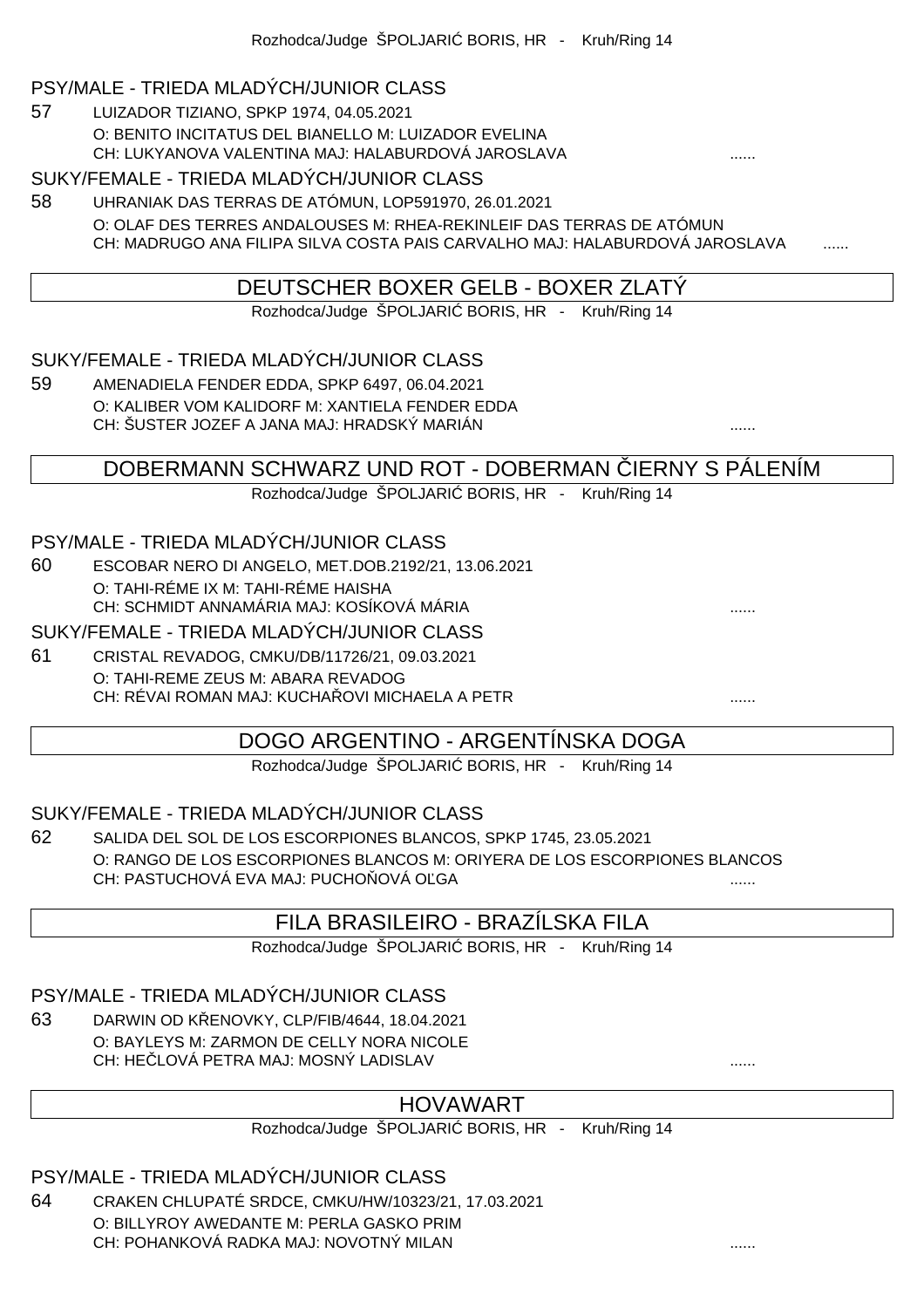# LANDSEER

Rozhodca/Judge ŠPOLJARI BORIS, HR - Kruh/Ring 14

### SUKY/FEMALE - TRIEDA MLADÝCH/JUNIOR CLASS

65 BATYRA TOBI MIRACLE STAR, SPKP 440, 24.12.2020 O: GERO VOM GICKELSBERG M: DAFRA Z LADEROVA CH: UHROVÁ IVETA MAJ: VRAVÚŠKOVÁ DOMINIKA

### LEONBERGER

Rozhodca/Judge ŠPOLJARI BORIS, HR - Kruh/Ring 14

### SUKY/FEMALE - TRIEDA MLADÝCH/JUNIOR CLASS

66 INVISIBLE SPIRIT GRAND AIVEKO, CLP/L/6309, 06.01.2021 O: TACKLEBERRY-TJUK LÖWE VOM BERNBURGERLAND M: GOODBYE AND KISS GRAND AIVEKO CH: MIŠTEROVÁ KOUBALOVÁ VERONIKA MAJ: MARZOLLOVÁ ANDREA ......

### RIESENSCHNAUZER SCHWARZ - BRADÁ VE KÝ JERNY

Rozhodca/Judge ŠPOLJARI BORIS, HR - Kruh/Ring 14

PSY/MALE - TRIEDA MLADÝCH/JUNIOR CLASS

67 MAKARY ASTERNIGER, PKR.II-143402, 19.12.2020 O: JULES ASTERNIGER M: AISHA ASTERNIGER CH: RUTKOWSKI PAWEŁ MAJ: BOISEAU EWA ......

RUSSKIY TCHIORNY TERRIER - RUSKÝ ČIERNY TERIÉR

Rozhodca/Judge ŠPOLJARI BORIS, HR - Kruh/Ring 14

### SUKY/FEMALE - TRIEDA MLADÝCH/JUNIOR CLASS

68 DOCH` ZHURNALISTA IZ CHORNIH BOGATIREY, BCU - 001375, 31.05.2021 O: ZHURNALIST S ZOLOTOGO GRADA M: SIBIRSKI MEDVED DOLCHE VITA CH: KORNIENKO A. MAJ: FOŁTA-NIEDZIELCZYK SABINA

### SHAR-PEI

Rozhodca/Judge ŠPOLJARI BORIS, HR - Kruh/Ring 14

SUKY/FEMALE - TRIEDA MLADÝCH/JUNIOR CLASS

69 ANGEE IZZY HASTY PEI, SPKP 1207, 26.12.2020 O: ALA OLI BRAMASOLE M: RUBY RED VIKY PEI IZZY CH: HASTRMAN ZDENĚK MAJ: KOMANICKÁ ALENA ......

SREDNEASIATSKAIA OVTCHARKA - STREDOÁZIJSKÝ OVÍJAK

Rozhodca/Judge ŠPOLJARI BORIS, HR - Kruh/Ring 14

PSY/MALE - TRIEDA MLADÝCH/JUNIOR CLASS

70 BJ FOR TOGZHAN ALA, MET.KÁJUH.3110/H/21, 01.11.2020 O: URUK BASH V-GRAND M: CRISSI TOGZHAN ALA CH: SABAU STEFAN MAJ: MUCHA BÁLINT ......

SUKY/FEMALE - TRIEDA MLADÝCH/JUNIOR CLASS

71 BAYA, COR A 10081-21/335, 01.11.2020 O: URUK BASH V-GRAND M: CRISSI TOGZHAN ALA CH: SABAU STEFAN MAJ: DOBRE CRISTIAN ......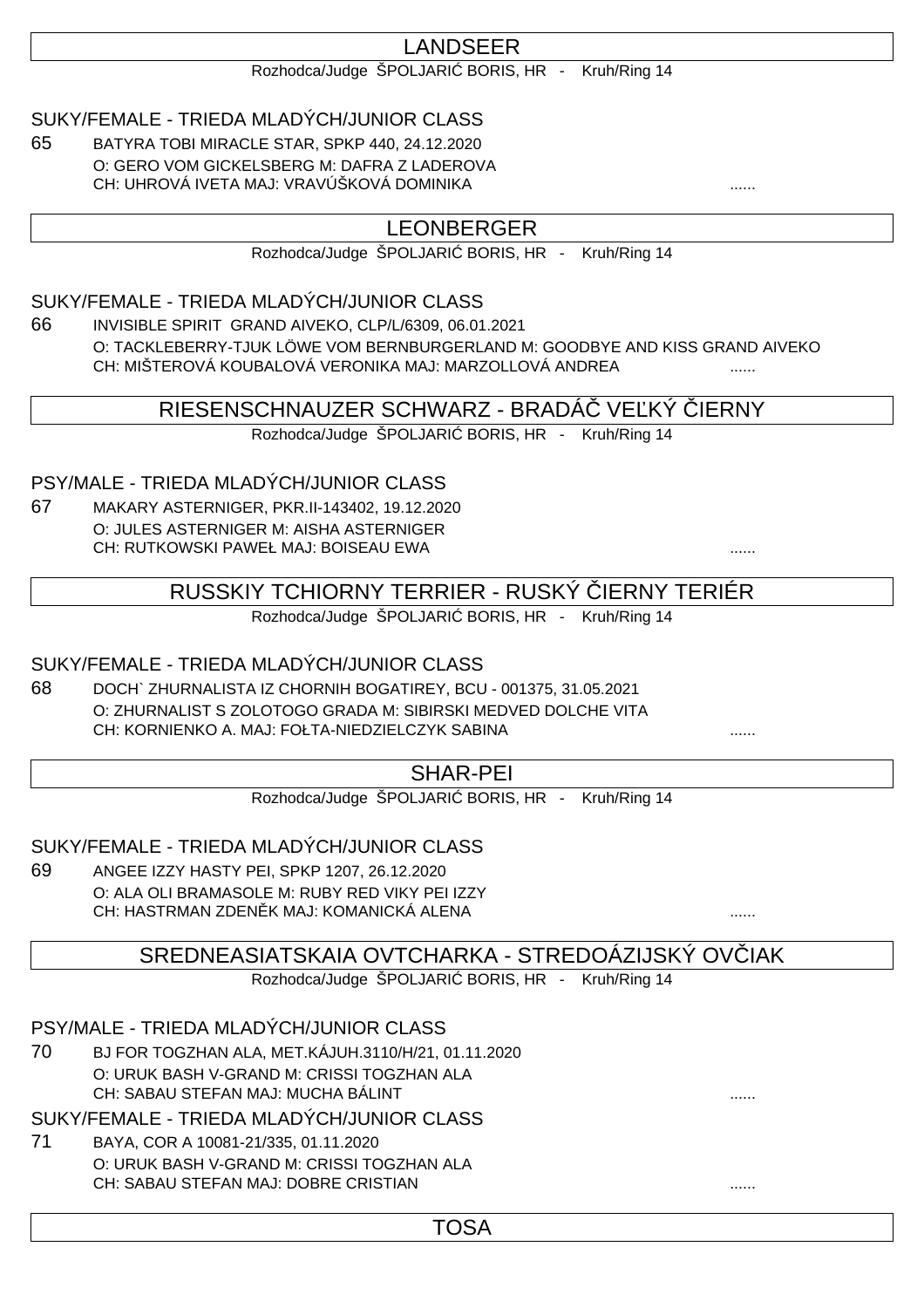#### SUKY/FEMALE - TRIEDA MLADÝCH/JUNIOR CLASS

72 ARIANA DOG STAR´S GANG, CMKU/TI/3221/21, 21.03.2021 O: ASANAGI M: BIMO DREAM HOUSE MOLOSS CH: HANÁK DANIEL MAJ: OCHABA PETER

#### ZWERGSCHNAUZER SCHWARZ - BRADÁ MALÝ JERNY

Rozhodca/Judge ŠPOLJARI BORIS, HR - Kruh/Ring 14

#### PSY/MALE - TRIEDA MLADÝCH/JUNIOR CLASS

73 BIRMINGHAM RAGENDORF, SPKP 3129, 22.03.2021 O: LEO YANK WILD RANE M: FELHIT ASMARA SUGAR WILD RANE CH: KESZELY MARCO MAJ: KESZELY MARCO + CANNER JÁN ......

# ZWERGSCHNAUZER SCHWARZ-SILBER - BRADÁ MALÝ JERNOSTRIEBORNÝ

Rozhodca/Judge ŠPOLJARI BORIS, HR - Kruh/Ring 14

#### SUKY/FEMALE - TRIEDA MLADÝCH/JUNIOR CLASS

74 XENA WILD RANE GRAND CALVERA, CMKU//KM/12906/21, 28.02.2021 O: GILSWAY GRAND DESIGN M: ZETA ULTRA MAJESTIC CH: HAVELKOVÁ DENISA MAJ: ADAMČIAKOVÁ ANDREA & MONIKA ......

# ZWERGSCHNAUZER WEISS - BRADÁČ MALÝ BIELY

Rozhodca/Judge ŠPOLJARI BORIS, HR - Kruh/Ring 14

#### SUKY/FEMALE - TRIEDA MLADÝCH/JUNIOR CLASS

75 BAILY Z DOMU HOBITA, SPKP 3121, 31.01.2021 O: OSMANY SHADOW WHITE DE PEPA M: IZZI Z BIELEHO DOMU CH: VARGA PETER MAJ: VARGA PETER ......

skupina/group FCI - 3

### AIREDALE TERRIER

Rozhodca/Judge ŠPOLJARI BORIS, HR - Kruh/Ring 14

### PSY/MALE - TRIEDA VETERÁNOV/VETERAN CLASS

76 SUNNILY BARON RAFFAEL, SPKP 1281, 03.10.2012 O: DWIGHT DWANE ADIA AVI M: AISCHA VOM ERFURTHER HOF CH: HOZOVÁ PAVLA MAJ: HOZOVÁ PAVLA

### AMERICAN STAFFORDSHIRE TERRIER

Rozhodca/Judge ŠPOLJARI BORIS, HR - Kruh/Ring 14

#### SUKY/FEMALE - TRIEDA MLADÝCH/JUNIOR CLASS

- 77 BACKSAS FREYA, MET.AMST.263/21, 01.06.2021 O: AXEL`S CAMP ARAMIS M: TOP MODEL LONG STEP CH: BAKSA ZSOLT MAJ: TIBAY NORBERT + BAKSA ZSOLT
- 78 SKYGLOWS LITTLE DO YOU KNOW, SPKP 3665, 06.05.2021 O: C'EST LA VIE DE MANDRAKA M: DIDI BLUE FIRE DIAMOND CH: URGOŠOVÁ ERIKA MAJ: ČULENOVA MICHALA ......
- 79 SNOWSTORM OF THE NEW AGE AST, LOF 3 AME.ST.147055/0, 14.03.2021 O: ALPINE'S HIGHWAYMAN M: FIRIOUS AST PIN-UP LP CH: LUDOVIC QUAGLIA MAJ: ŠVECOVÁ TATIANA ......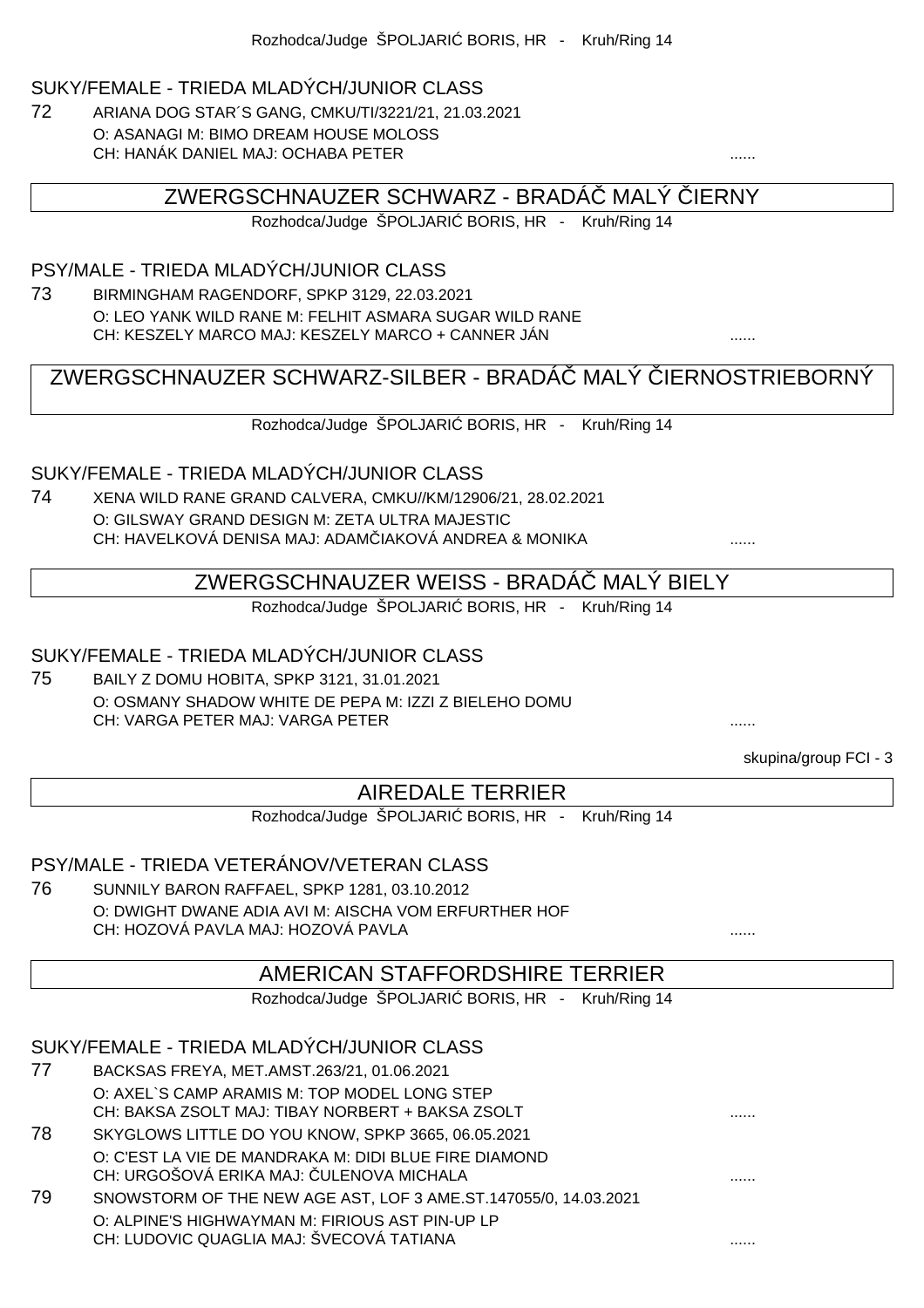80 XYZ HIGHWAY CHILE, SPKP 3651, 14.02.2021 O: AIM HIGH WITH RINGMASTER M: MICHL R RUBIES N DIAMONDS CH: KOLLÁR MIROSLAV MAJ: KRYSTYN LUKÁŠ

## BULL TERRIER MINIATURE

Rozhodca/Judge ŠPOLJARI BORIS, HR - Kruh/Ring 14

#### SUKY/FEMALE - TRIEDA MLADÝCH/JUNIOR CLASS

81 BELORA PRINCESS MINI STAR LORDS, SPKP 606, 13.05.2021 O: CYRIL CONIE DOMIN-ARMY M: GISELLE MINI KALIMERO BOHEMICA CH: VIDLIČKA PATRIK MAJ: VIDLIČKA PATRIK ......

### DEUTSCHER JAGDTERRIER

Rozhodca/Judge ŠPOLJARI BORIS, HR - Kruh/Ring 14

#### SUKY/FEMALE - TRIEDA MLADÝCH/JUNIOR CLASS

82 EJMY ŽOCHÁRKA Z OBCHODNEJ, SPKP 11137, 26.02.2021 O: IKAR SVOJNICKÝ RAN M: ARKA ŽOCHÁRKA Z OBCHODNEJ CH: JAKUBÍK OTO MAJ: ŠTRAJT JI Í

#### FOX TERRIER SMOOTH (HLADKOSRSTÝ)

Rozhodca/Judge ŠPOLJARI BORIS, HR - Kruh/Ring 14

#### PSY/MALE - TRIEDA MLADÝCH/JUNIOR CLASS

83 SIRIUS SOMOLA, SPKP 3129, 04.12.2020 O: WOLFHEART CAMARO M: SZELLEM-IRTÓ MIMI CH: KONE NÝ MARIÁN MAJ: HELDIOVÁ JARMILA

### FOX TERRIER WIRE (HRUBOSRSTÝ)

Rozhodca/Judge ŠPOLJARI BORIS, HR - Kruh/Ring 14

### SUKY/FEMALE - TRIEDA MLADÝCH/JUNIOR CLASS

84 ARTERRIERS HIJA DE MARRACO, LOE2590450, 10.02.2021 O: OTHELLO VAN FOLINY HOME M: ARTERRIERS EKATERINA CH: LLORENS RODRIGUEZ GEORGINA MAJ: ŠAVELOVÁ MÁRIA **.......** .......

### IRISH SOFT COATED WHEATEN TERRIER

Rozhodca/Judge ŠPOLJARI BORIS, HR - Kruh/Ring 14

### PSY/MALE - TRIEDA VETERÁNOV/VETERAN CLASS

85 HOUSE OF SOFTY ORLANDO, CLP/SCT/580, 24.11.2011 O: SEAMROG NO MORE ROCK N ROLL M: EXTRA S YAHOO CH: RUDOLPH ULRIKE MAJ: ŠUBERTOVÁ PETRA ......

### JACK RUSSELL TERRIER

Rozhodca/Judge ŠPOLJARI BORIS, HR - Kruh/Ring 14

#### PSY/MALE - TRIEDA MLADÝCH/JUNIOR CLASS

86 JJ ZIEMANN, PKR.III-92623, 18.06.2021 O: YURI ON ICE ZIEMANN M: XIAOMI CHERRY ZIEMANN CH: ZIEMANN KATARZYNA MAJ: KOWALSKI ADRIAN

MANCHESTER TERRIER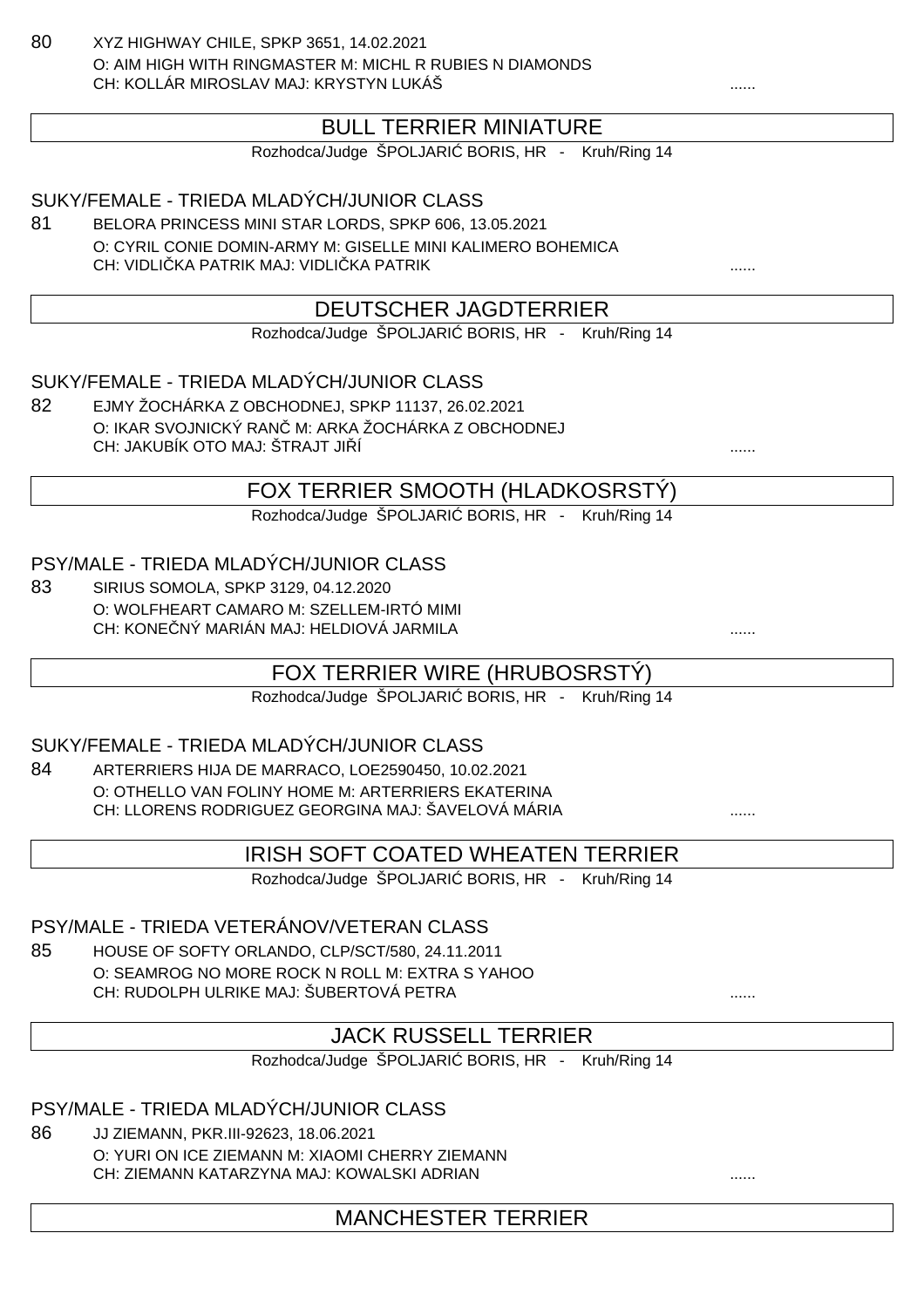#### SUKY/FEMALE - TRIEDA MLADÝCH/JUNIOR CLASS

87 MANTERA NIKITA, PKR.III-91900, 07.03.2021 O: X-PECTED DINE MITES HARRY POTTER M: MANTERA GEA CH: JEREB ANDREJA MAJ: DRESZER AGNIESZKA

|    | STAFFORDSHIRE BULL TERRIER                                            |  |
|----|-----------------------------------------------------------------------|--|
|    | Rozhodca/Judge ŠPOLJARI BORIS, HR - Kruh/Ring 14                      |  |
|    | PSY/MALE - TRIEDA MLADÝCH/JUNIOR CLASS                                |  |
| 88 | CERBEROS BLACK SANNY STAFF, SPKP 1947, 30.03.2021                     |  |
|    | O: ADELESTAFF APOLLO FROM M: ARTEMIS ALLIE SANNY STAFF                |  |
|    | CH: SZALAIOVÁ VIKTÓRIA MAJ: FECKOVA ZUZANA + FECKO VLADIMIR           |  |
| 89 | PASCAL CRAZY MAGIC, SPKP 1995, 23.06.2021                             |  |
|    | O: DESERT EAGLE BRENNEKE M: JAR CRAZY MAGIC                           |  |
|    | CH: IADA ŠTEFAN MAJ: GALLO DEANA                                      |  |
|    | SUKY/FEMALE - TRIEDA MLADÝCH/JUNIOR CLASS                             |  |
| 90 | CACHMI MY DREAMS LIGHTS, RKF 6204876, 19.02.2021                      |  |
|    | O: EXCLUSIVE BOY PENN-STAFF M: KENIGDOGS MINA EVERETT                 |  |
|    | CH: ROMANOVNA TRINDA KSENIA MAJ: KOBES MILAN                          |  |
| 91 | STELLA DAL MULINO ENDY, SPKP 1985, 25.06.2021                         |  |
|    | O: VICYEN'S LORD RED M: STELLA DAL MULINO BIANCA                      |  |
|    | CH: ŠKRIPCOVÁ NATAŠA MAJ: MALIŠ JÁN                                   |  |
|    |                                                                       |  |
|    | <b>TERRIER BRAZILEIRO</b>                                             |  |
|    | Rozhodca/Judge ŠPOLJARI BORIS, HR - Kruh/Ring 14                      |  |
|    | PSY/MALE - TRIEDA MLADÝCH/JUNIOR CLASS                                |  |
| 92 | JAKARD WEJHERSTAFF KINGSTON, PKR.III-91050, 11.01.2021                |  |
|    | O: JAKARD WEJHERSTAFF EL PASO M: JAKAD WEJHERSTAFF GDYNIA             |  |
|    | CH: DZIEGELEWSKA KATARZYNA & DARIA MAJ: SADOWSKA ANNA + SADOWSKA ANNA |  |
|    | MEST LICULAND MUITE TEDDIED                                           |  |

### WEST HIGHLAND WHITE TERRIER

Rozhodca/Judge ŠPOLJARI BORIS, HR - Kruh/Ring 14

PSY/MALE - TRIEDA MLADÝCH/JUNIOR CLASS

93 ENERGIZING LOOK SUPERBIA, PKR.III-91732, 05.04.2021 O: ENERGIZER SUGAR STAR M: PETARDA SUPERBIA CH: SIWULSKA ANNA MAJ: BAREŠOVÁ VERONIKA

#### SUKY/FEMALE - TRIEDA MLADÝCH/JUNIOR CLASS

- 94 ADELE HARMONY VON WHITE DIA STAR, SPKP 1619, 25.05.2021 O: LOUD LIKE LOVE SUNSHINE CELEBRATION M: ZETA ZO ZLATEJ ZÁHRADY CH: CHRAPPA MATEJ MAJ: CHRAPPA MATEJ ......
- 95 POLISH GIRL PREEMINET WHITE DOG, PKR.III.-91068, 04.11.2020 O: WONDER WHY SUNSHINE CELEBRATION M: STAR OF THE RING CZAR KRAKOWA CH: FRONCZYK MAGDALENA MAJ: FRONCZYK MAGDALENA

### YORKSHIRE TERRIER

Rozhodca/Judge ŠPOLJARI BORIS, HR - Kruh/Ring 14

#### PSY/MALE - TRIEDA MLADÝCH/JUNIOR CLASS

96 FILIP CRYSTAL OF THE YORK , SPKP 10153, 01.05.2021 O: LE-CAPRICE-D´AMOUR DE L´EDEN ARGENTE M: HENNESSY CRYSTAL OF THE YORK CH: PETRÁK IVAN MAJ: PETRÁKOVÁ ZUZANA ......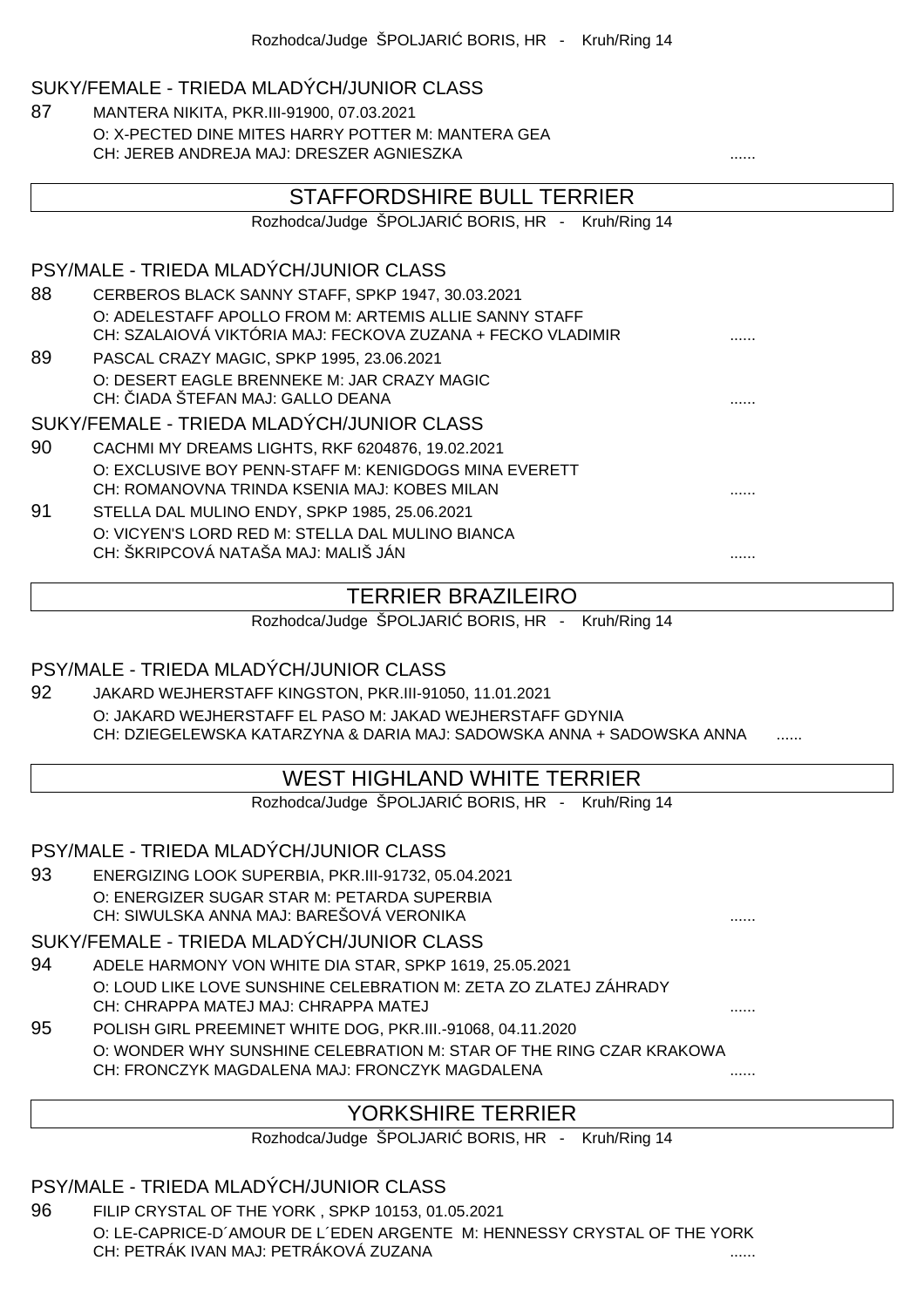#### DACHSHUND KURZHAAR - JAZVE ÍK HLADKOSRSTÝ

Rozhodca/Judge ŠPOLJARI BORIS, HR - Kruh/Ring 14

#### SUKY/FEMALE - TRIEDA MLADÝCH/JUNIOR CLASS

97 PROUD HUNTER KATANA, MET.RT.2579/21, 28.10.2020 O: PROUD HUNTER EASY RIDER M: PROUD HUNTER CHARDONAY CH: ATTILANE JULING MAJ: GLINIECKA JANA ......

### DACHSHUND KURZHAAR KANINCHEN - JAZVE ÍK HLADKOSRSTÝ KRÁLIÍ

Rozhodca/Judge ŠPOLJARI BORIS, HR - Kruh/Ring 14

#### PSY/MALE - TRIEDA MLADÝCH/JUNIOR CLASS

98 HAN SOLO NOBLE MORAVIA, CLP/JTK/102373, 17.03.2021 O: HUGO BOSS OBSIDIAN BOHEMIA M: SYLENI ZNAK WEGI CH: POLCROVÁ HANA MAJ: BLATO OVÁ HANA

SUKY/FEMALE - TRIEDA MLADÝCH/JUNIOR CLASS

- 99 HUNGARIAN FAVORIT GIZI, MET.RT.3179/21, 31.05.2021 O: BELLO FLORAL JUMBO JET M: POLOSATIY REIS BARBARA CH: BÁRDOS LÁSZLÓ MÁRK MAJ: MATUŠEKOVÁ MÁRIA ......
- 100 NATASHA IZ OMSKOI KREPOSTI, RKF 6214383, 10.05.2021 O: TURMALIN IZ OMSKOI KREPOSTI M: AVTORSKAYA VERSIYA IZ OMSKOI KREPOSTI CH: GALKEVICH OXANA MAJ: WOLSKA AGNIESZKA ......
- 101 PICOLLO TECKEL INDIANA, SPKP 6840, 30.01.2021 O: PICOLLO TECKEL THE BEST M: PICOLLO TECKEL OCEAN DRIVE CH: PIKUL EKATERINA MAJ: TATÁR NORA ......

DACHSHUND KURZHAAR ZWERG - JAZVE ÍK HLADKOSRSTÝ TRPASLIÍ

Rozhodca/Judge ŠPOLJARI BORIS, HR - Kruh/Ring 14

#### PSY/MALE - TRIEDA MLADÝCH/JUNIOR CLASS

102 COUDY GREAT FELLOW Z KAMZÍČEJ LÚKY, SPKP 6793, 15.05.2021 O: TUDOR OWEN JANTAR DEVIL M: AIMÉE MY GIRL Z KAMZÍ EJ LÚKY CH: KOVA I OVÁ MARCELA MAJ: HANINCOVÁ ANNA

SUKY/FEMALE - TRIEDA MLADÝCH/JUNIOR CLASS

103 HANNY BENCILLA , CLP/JTK/102380, 06.03.2021 O: JR.WALDEMAR PRO-EURO M: CAYENNE BENCILLA CH: HERIANOVÁ IVANA MAJ: HERIANOVÁ IVANA ......

### DACHSHUND LANGHAAR - JAZVE ÍK DLHOSRSTÝ

Rozhodca/Judge ŠPOLJARI BORIS, HR - Kruh/Ring 14

PSY/MALE - TRIEDA MLADÝCH/JUNIOR CLASS

104 VALLEYDACHS MILOS, MET.HT.1106/21, 24.04.2021 O: OLYMPUS RUDÉ M: ZARA DAGI-DOG CH: TÓTH ANDREA MAJ: KOVÁ ALEŠ + KOVÁ OVÁ KATE INA ..............................

#### PSY/MALE - TRIEDA VETERÁNOV/VETERAN CLASS

105 AG Z BLAŽEJOVÉHO DVORA, CLP/J/77163, 04.07.2008 O: WILKO VON DER WEIDEWIESE M: ALKA Z HN VÍNSKÝCH KOPC CH: BLAŽEJ RADEK MAJ: KOVÁŘ ALEŠ ......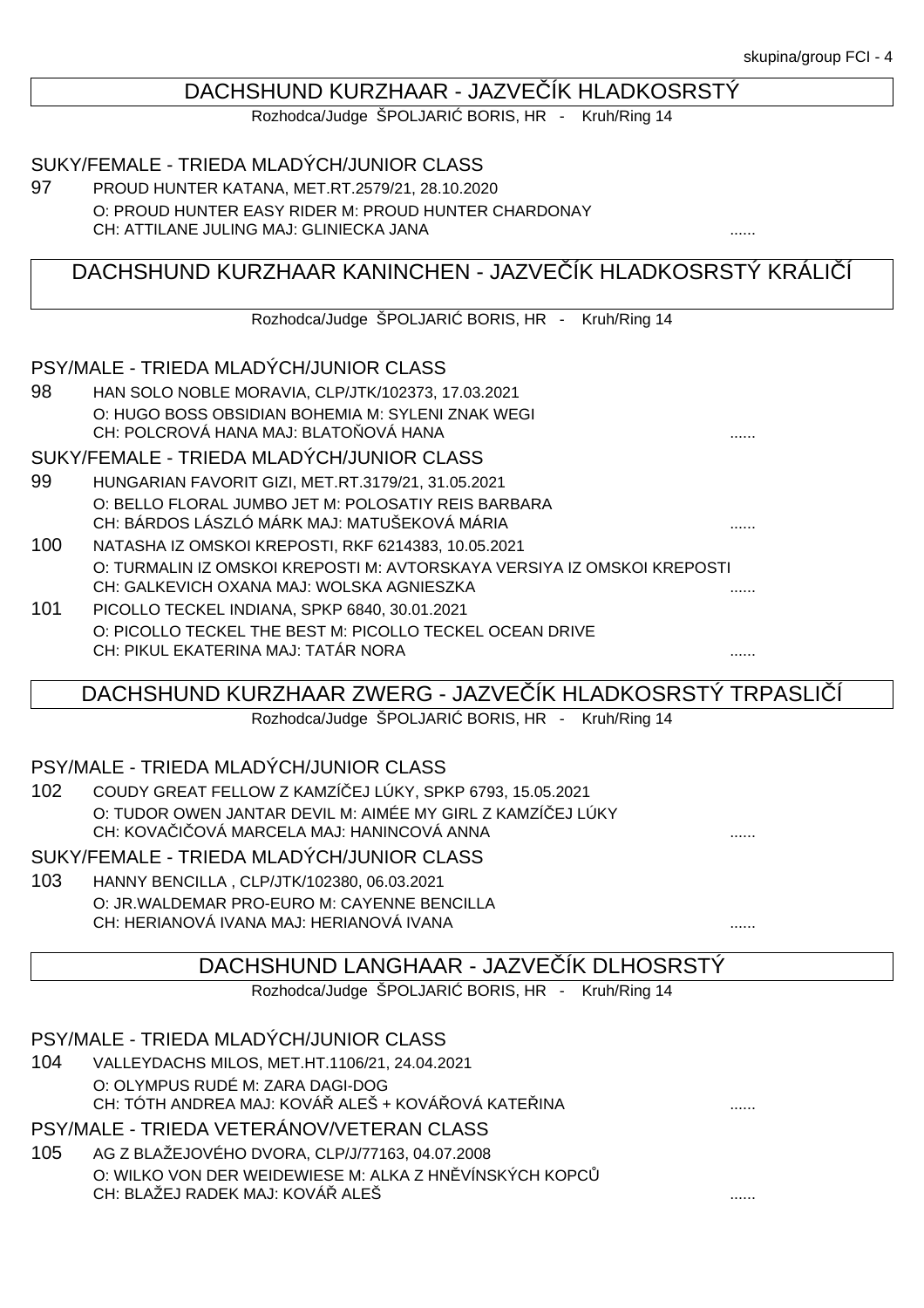# DACHSHUND LANGHAAR ZWERG - JAZVE ÍK DLHOSRSTÝ TRPASLIÍ

Rozhodca/Judge ŠPOLJARI BORIS, HR - Kruh/Ring 14

### SUKY/FEMALE - TRIEDA MLADÝCH/JUNIOR CLASS

106 DAISY LITTLE CREATURE, CLP/JTK/102056, 23.01.2021 O: MY MINI MOLE TOKLARAMA'S M: APRIL LITTLE CREATURE CH: HARPER EVA MAJ: HARPER EVA

DACHSHUND RAUHAAR KANINCHEN - JAZVE ÍK HRUBOSRSTÝ KRÁLI

Rozhodca/Judge ŠPOLJARI BORIS, HR - Kruh/Ring 14

### PSY/MALE - TRIEDA MLADÝCH/JUNIOR CLASS

107 CZARUS BRZDAC, PKR.IV-30237 SM, 11.05.2021 O: ZYWIEC Z FOX-KLANU M: JOKERDACHS I LOVE U LIKE A LOVE SONG CH: KLUSAK AGNIESZKA & KATARZYNA MAJ: FILIPOWSKA AGATA + KLUSAK AGNIESZKA & KATARZYNA ......

SUKY/FEMALE - TRIEDA MLADÝCH/JUNIOR CLASS

108 GENTLE STORM VITORAZ, SPKP 6892, 26.06.2021 O: USE THE FORCE VITORAZ M: BEAUTIFUL BUT BITCHY VITORAZ CH: BUŠTA JAN MAJ: KOSŇANSKÁ VANDA ......

### DACHSHUND RAUHHAAR ZWERG - JAZVE ÍK HRUBOSRSTÝ TRPASLI Í

Rozhodca/Judge ŠPOLJARI BORIS, HR - Kruh/Ring 14

### PSY/MALE - TRIEDA MLADÝCH/JUNIOR CLASS

109 FUNNY BUNNY VITORAZ, CLP/JTK/103293, 19.06.2021 O: NO TIME TO LOSE VITORAZ M: DIVA Z DIVANU VITORAZ CH: BUŠTA JAN MAJ: WILLIAMSON NINA + GRO BJORGUNN RISTVEDT HALL ......

skupina/group FCI - 5

### AKITA

Rozhodca/Judge ŠPOLJARI BORIS, HR - Kruh/Ring 14

### PSY/MALE - TRIEDA MLADÝCH/JUNIOR CLASS

- 110 GYOKURIN GO OODATE SANNOMARUSOU, JKC-JL-00044/22-0, 24.02.2021 O: TAMAHAGANE GO OODATE SANNOMARUSOU M: MARIN GO MINOKOKEISOU CH: ANGEL ITAY MAJ: CAGAŠOVÁ JANA ......
- 111 NARUTO GO ZIPANGU, BCU 255 001561, 04.05.2021 O: TSURUGIMARU GO AWAKOKU HIKARINOMIYA M: SUZUKA GO AWAKOKU HIKARINOMIYA CH: KORSHUK TATIANA MAJ: STARÁ PETRA ......

#### SUKY/FEMALE - TRIEDA MLADÝCH/JUNIOR CLASS

112 KAYAKASUMII GO YAMAWARU KENSHA, CMKU/AI/4107/-21/21, 17.03.2021 O: HAMARYU GO MINO KOKEISOU M: HOSHIKO GO FUEN NO OKA CH: UDVARDY ANDRÁS MAJ: STARÁ PETRA

### AMERICAN AKITA - AMERICKÁ AKITA

Rozhodca/Judge ŠPOLJARI BORIS, HR - Kruh/Ring 14

PSY/MALE - TRIEDA MLADÝCH/JUNIOR CLASS

113 ZENITH FLAMING STAR PEARL RIVER, CMKU/VJP/1066/21, 09.03.2021 O: PANTHER BLACK NIGHT PEARL RIVER M: LOVE AT FIRST SIGHT PEARL RIVER CH: KLUSKOVÁ MARKÉTA MAJ: PETERKOVÁ IVANA ......

SUKY/FEMALE - TRIEDA MLADÝCH/JUNIOR CLASS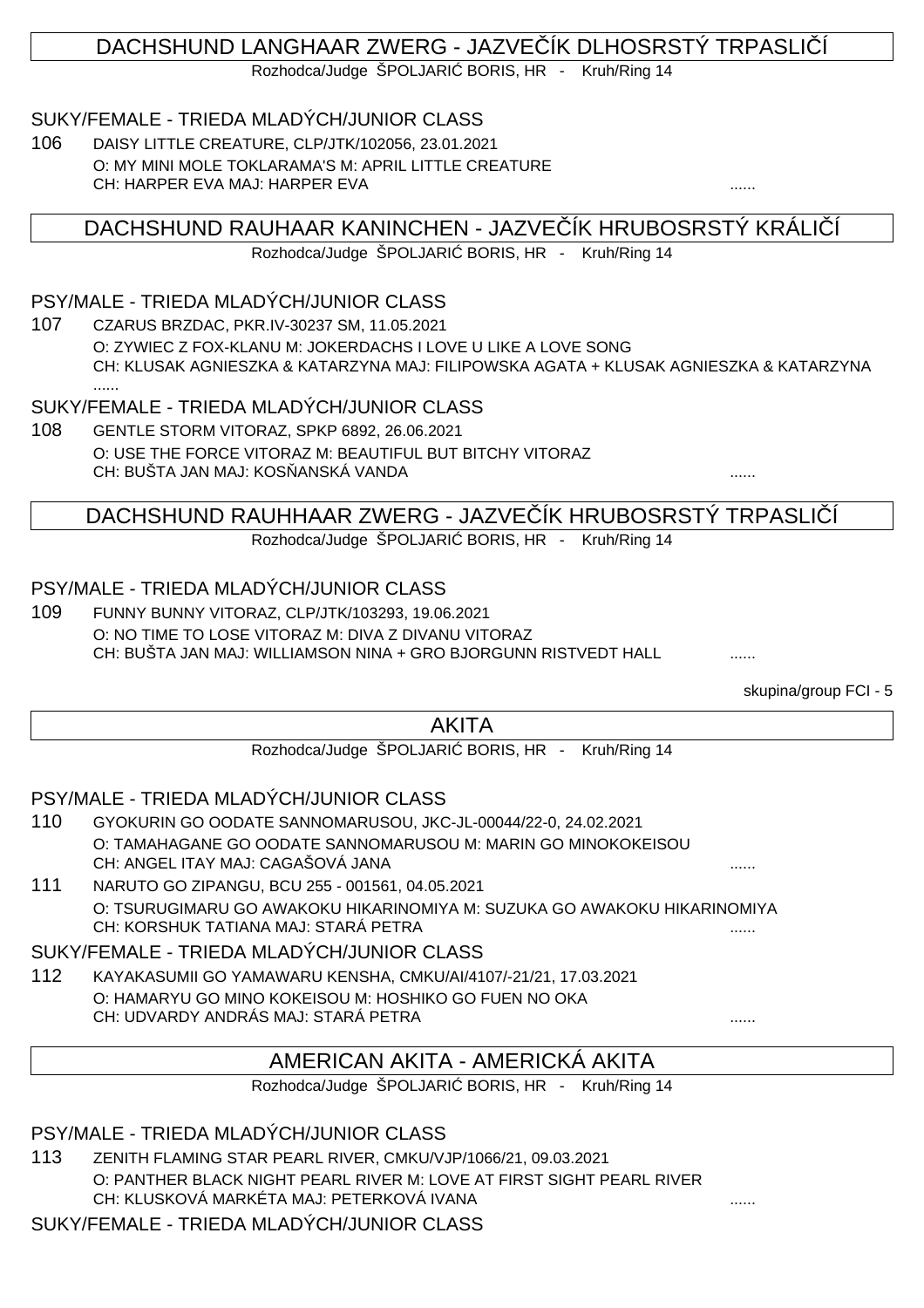114 YNESS MY NIGHT QUEEN PEARL RIVER, CMKU/VJP/1039/20, 20.10.2020 O: PANTHER BLACK NIGHT PEARL RIVER M: MOONLIGHT ON SKY PEARL RIVER CH: KLUSKOVÁ MARKÉTA MAJ: ŠENKÝ LOVÁ JANA + KLUSKOVÁ MARKÉTA

## DEUTSCHER KLEINSPITZ NEUFARBEN - NEMECKÝ ŠPIC MALÝ NOVÉ FARBY

Rozhodca/Judge ŠPOLJARI BORIS, HR - Kruh/Ring 14

#### SUKY/FEMALE - TRIEDA VETERÁNOV/VETERAN CLASS

115 GITA MARIADOLF, SPKP 938, 20.12.2013 O: ATOS TRE MARIADOLF M: STELA MARIADOLF CH: ŠKROCHOVÁ MÁRIA MAJ: SOPKO PETER + SOPKO HANA ......

### ICELANDIC SHEEPDOG - ISLANDSKÝ HORSKÝ PES

Rozhodca/Judge ŠPOLJARI BORIS, HR - Kruh/Ring 14

### SUKY/FEMALE - TRIEDA MLADÝCH/JUNIOR CLASS

116 LUMA KOPIECCY POLAND, CMKU/ISP/4/-21/21, 22.04.2021 O: ENGILL KOPIECCY POLAND M: TELLUSDREAM JONA CH: KOPIECKI MARIUSZ MAJ: KONEČNÁ ZUZANA ......

#### KISHU

Rozhodca/Judge ŠPOLJARI BORIS, HR - Kruh/Ring 14

#### SUKY/FEMALE - TRIEDA MLADÝCH/JUNIOR CLASS

117 UNMAY NO AKAY ITO KANA SHIRO, CMKU/KII/70/-21/21, 05.03.2021 O: KRYAZH YAKUTII TOPAZ M: SNOW GALAXY PANDORA CH: KOVALEVA SV. TLANA MAJ: URBANÍKOVI RADKA A FRANTIŠEK

### LAIKA YAKUTSKAYA

Rozhodca/Judge ŠPOLJARI BORIS, HR - Kruh/Ring 14

#### PSY/MALE - TRIEDA MLADÝCH/JUNIOR CLASS

118 TAYNA SEVERA FAVORIT, CLP/JL/43, 14.05.2021 O: EL FLAUM IRBEK M: TAYNA SEVERA MAGIYA CH: SHEBUKHOVA VALERIYA MAJ: KLOBASOVÁ MARKÉTA ......

### LAIKA ZAPADNO-SIBIRSKAIA - LAJKA ZÁPADOSIBÍRSKA

Rozhodca/Judge ŠPOLJARI BORIS, HR - Kruh/Ring 14

### SUKY/FEMALE - TRIEDA MLADÝCH/JUNIOR CLASS

119 BRITA ULYTÉLÉ, SPKP RG 788, 15.04.2021 O: GAY M: MEILA ULYTÉLÉ CH: BEKINTIS ALVYDAS MAJ: GRGAČOVÁ JANA ......

PERRO SIN PELO DEL PERÚ MEDIO - PERUÁNSKY NAHÁ STREDNÝ

Rozhodca/Judge ŠPOLJARI BORIS, HR - Kruh/Ring 14

### SUKY/FEMALE - TRIEDA MLADÝCH/JUNIOR CLASS

120 MARGOT KINGS PAWS NIJANI, SPKP 136, 25.04.2021 O: CHEETO DIDI LURAMION M: EROTIC TOY KINGS PAWS NIJANI CH: UPTÁKOVÁ NIKOLA MAJ: TÓTHOVÁ NIKOLETA + TÓTHOVÁ NIKOLETA  $\ldots$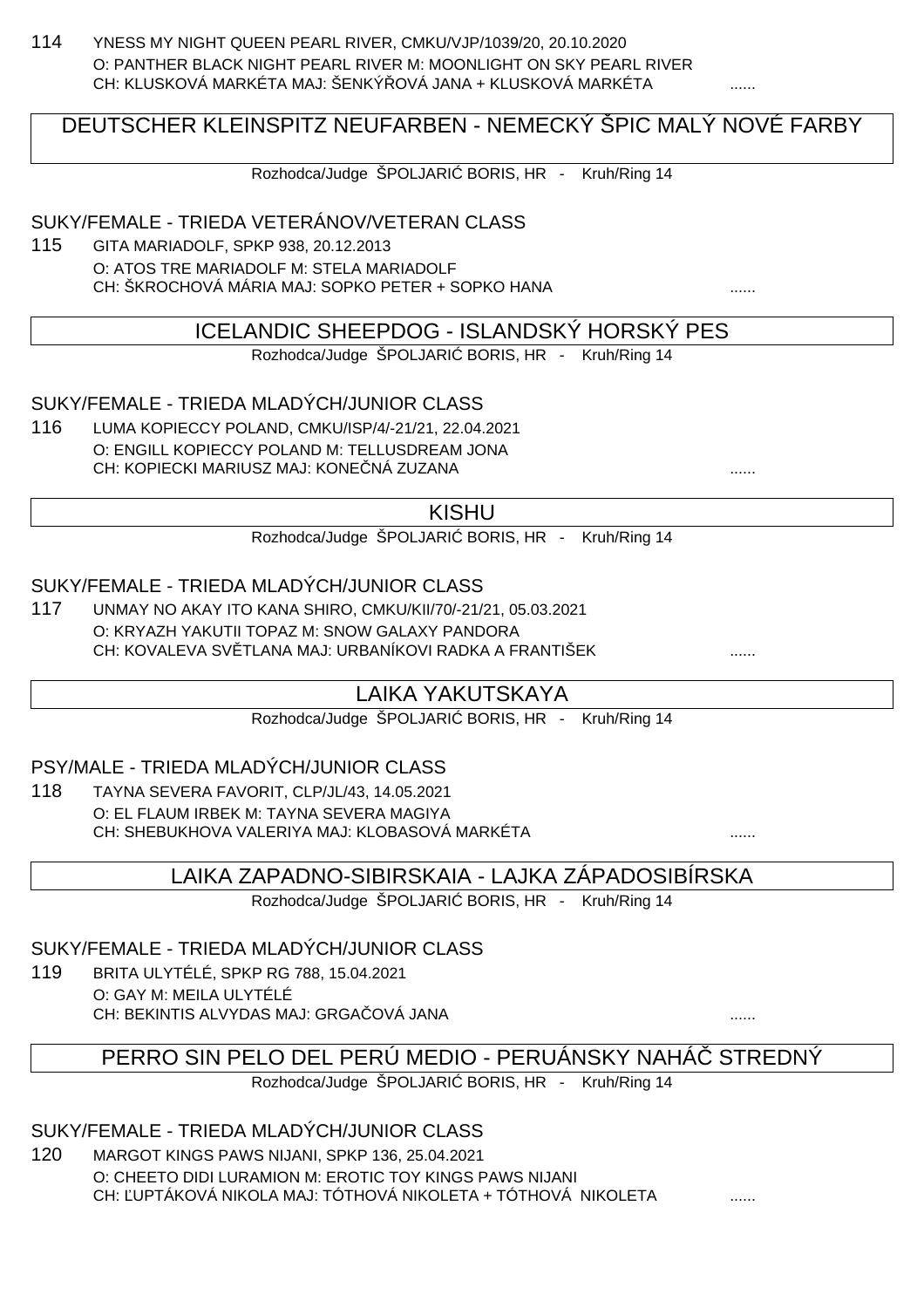# PERRO SIN PELO DEL PERÚ PEQUE O - PERUÁNSKY NAHÁ MALÝ

Rozhodca/Judge ŠPOLJARI BORIS, HR - Kruh/Ring 14

#### SUKY/FEMALE - TRIEDA MLADÝCH/JUNIOR CLASS

121 APOKALYPSA PER ASPERA AD FELICITAS, SPKP 129, 21.03.2021 O: VIGOROSO DÍNKA ESPIPE?A M: FARRA OD REMETKY CH: MOTÚZOVÁ MICHAELA MAJ: MOTÚZOVÁ MICHAELA

### SHIBA

Rozhodca/Judge ŠPOLJARI BORIS, HR - Kruh/Ring 14

### SUKY/FEMALE - TRIEDA MLADÝCH/JUNIOR CLASS

122 XANADU AKA CZECH JAKOBÍN, CMKU/SI/3261/20, 26.11.2020 O: CONVERSE BENJIRO FOR HAKONE IDZU M: HAKONE IDZU KAVAISA CH: BLATO OVÁ HANA MAJ: BLATO OVÁ HANA  $\ldots$ 

### SIBERIAN HUSKY

Rozhodca/Judge ŠPOLJARI BORIS, HR - Kruh/Ring 14

#### SUKY/FEMALE - TRIEDA MLADÝCH/JUNIOR CLASS

123 BEAUTY OF SIBERIA KATHERINE HEART, SPKP 3989, 12.02.2021 O: KANE BLACK GRAND FORJANA M: FORJANA SLOVAKIA CHARLOTTE BRÖNTE CH: BÍLIKOVÁ LUCIA MAJ: BÍLIKOVÁ LUCIA

#### SUKY/FEMALE - TRIEDA VETERÁNOV/VETERAN CLASS

124 FORJANA SLOVAKIA INES SAINZ, SPKP 3412, 27.02.2014 O: BOSNIAK´S ENTER AT YOUR OWN RISK M: SARAH FORJANA CH: VESELSKÝ OTTO MAJ: BAKALÁR MARTIN + FORAJTOVÁ KARLA ......

### XOLOITZCUINTLE STANDARD - MEXICKÝ NAHÁ $\;$  VE KÝ

Rozhodca/Judge ŠPOLJARI BORIS, HR - Kruh/Ring 14

#### PSY/MALE - TRIEDA MLADÝCH/JUNIOR CLASS

125 BALDUR MEZTLI DE CITLALICUE, CMKU/MEN/217/21, 05.06.2021 O: RARAMURI (ARENA) M: ANTIQUA MYSTERIA VALKIRIYA CH: KHIMICHEVA ANNA MAJ: GALVÁNKOVÁ MICHAELA ......

skupina/group FCI - 6

|     | <b>BEAGLE</b>                                            |  |
|-----|----------------------------------------------------------|--|
|     | Rozhodca/Judge ERDÖS LÁSZLÓ, HU - Kruh/Ring 15           |  |
|     |                                                          |  |
|     | PSY/MALE - TRIEDA MLADÝCH/JUNIOR CLASS                   |  |
| 126 | RINGO STARR LA CASA DEMIANI, SPKP 2073, 29.03.2021       |  |
|     | O: VALSI NEW-YORK M: INSIDE I'M DANCING LA CASA DERMIANI |  |
|     | CH: DEMIANENKO NATALIA MAJ: ŠPAK VLADIMÍR                |  |
|     | SUKY/FEMALE - TRIEDA MLADÝCH/JUNIOR CLASS                |  |
| 127 | ABBIE NESSIN DVOR, SPKP 2066, 21.06.2021                 |  |
|     | O: JONATAN KRISTAL ROK M: NESSIE OD TROCH TABIEL         |  |
|     | CH: VRBINIAK PETER MAJ: VRBINIAK PETER                   |  |
| 128 | ARMY NESSIN DVOR, SPKP 2065, 21.06.2021                  |  |
|     | O: JONATAN KRISTAL ROK M: NESSIE OD TROCH TABIEL         |  |
|     | CH: VRBINIAK PETER MAJ: BAMBURÁKOVÁ JANA                 |  |
| 129 | ULTRAKOPÓ LEYLA, SPKP 2048, 08.02.2021                   |  |
|     | O: HI LOL BAILEY KRÓLEWSKA ZGRAJA M: ULTRAKOPÓ BETSY     |  |
|     | CH: BÓTÉNÉ DÓRÓ MÓNIKA MAJ: ŠPAK VLADIMÍR                |  |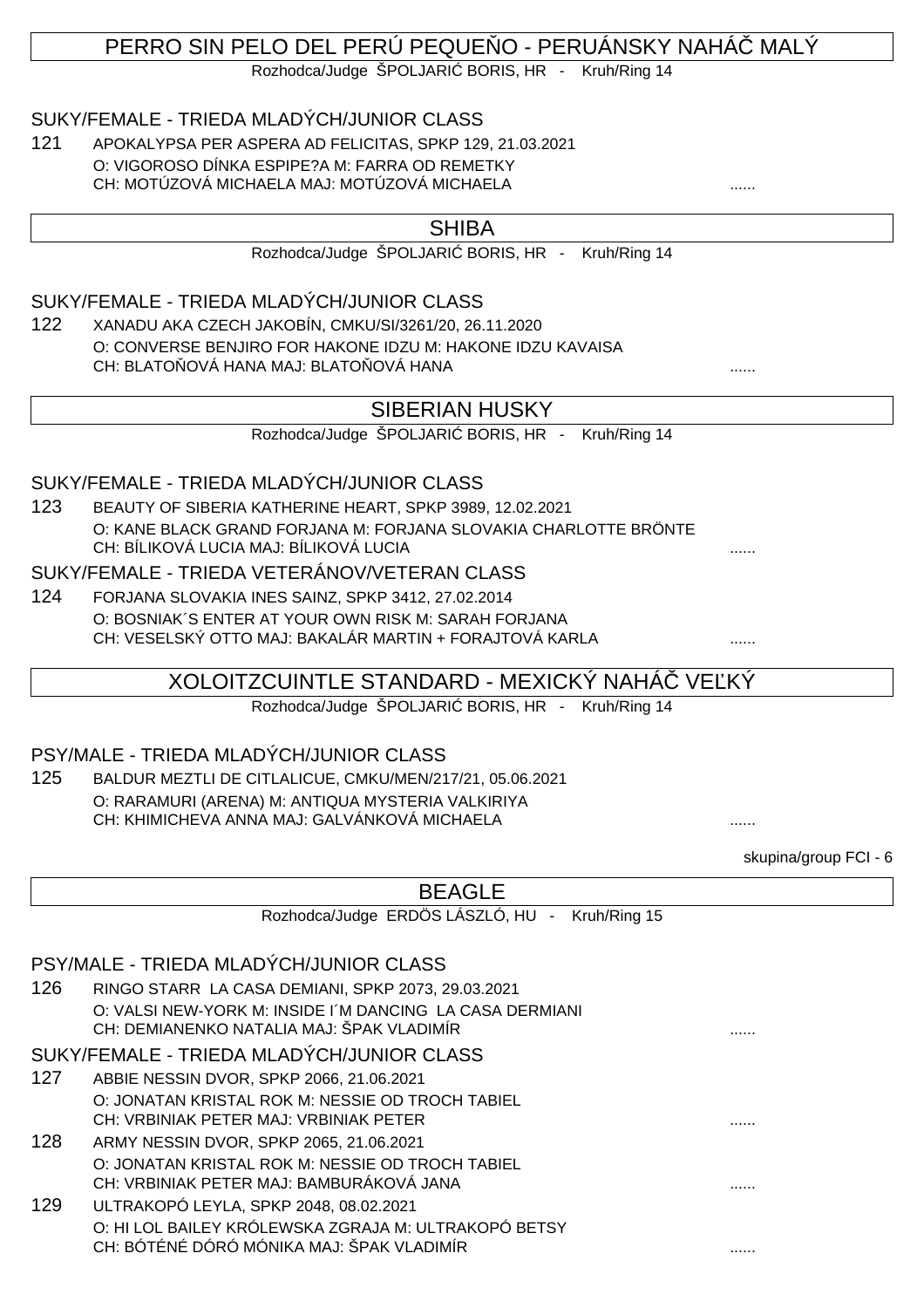# BLACK AND TAN COONHOUND

Rozhodca/Judge ERDÖS LÁSZLÓ, HU - Kruh/Ring 15

#### PSY/MALE - TRIEDA MLADÝCH/JUNIOR CLASS

130 INCREDIBLE ZORRO BLOSSOMING MEADOW, CLP/BTC/203, 20.02.2021 O: DIEGO ČERNÉ ESO M: EERIE HARVI ROCKYTOP BLOSSOMING MEADOW CH: K STKOVÁ MARTINA MAJ: KRPELANOVÁ EMA

### CHIEN DE SAINT-HUBERT - BLOODHOUND

Rozhodca/Judge ERDÖS LÁSZLÓ, HU - Kruh/Ring 15

### PSY/MALE - TRIEDA MLADÝCH/JUNIOR CLASS

131 PRISONER OF AZKABAN, MET.BLOODH.207/H/21, 17.05.2021 O: MAGHULLPAWS BEN NEVIS M: RED VELVET CUPCAKES CH: ARENA MATTEO MAJ: LOVAS FERENC ......

### DALMATINSKI PAS - DALMATÍNSKY PES

Rozhodca/Judge ERDÖS LÁSZLÓ, HU - Kruh/Ring 15

#### PSY/MALE - TRIEDA MLADÝCH/JUNIOR CLASS

| 132 | DREAM CATCHER IZ TERLETSKOY DUBRAVY, RKF 6203394, 04.02.2021<br>O: GWYNMOR HITCH HIKER M: MELISSA IZ TERLETSKOY DUBRAVY |   |
|-----|-------------------------------------------------------------------------------------------------------------------------|---|
|     | CH: PETRAKOVA IRINA MAJ: ROZLACH KAROLINA                                                                               | . |
| 133 | LACRIMA CHRISTI CAMELOT, HR 12588DA, 20.05.2021                                                                         |   |
|     | O: DALMO'S RING-O-STAR M: UNIVERSE IZ TERLETSKOY DUBRAVI<br>CH: RADI ŽELJKO MAJ: WERNER FRANK                           | . |
|     | SUKY/FEMALE - TRIEDA MLADÝCH/JUNIOR CLASS                                                                               |   |
| 134 | ATHENA ASSONANZA ROYAL CANIS DYNASTY, SPKP 1572, 12.05.2021                                                             |   |
|     | O: CALLISTO DI ASSONANZA M: CRELLA DE NELARI                                                                            |   |
|     | CH: DÁVIDEKOVÁ SO A MAJ: DÁVIDEKOVÁ SO A                                                                                |   |
| 135 | DERBI DALMA CALLTESS, SPKP 1559, 28.01.2021                                                                             |   |
|     | O: PALM SPRING DU MOULIN DE L'AGE M: VIOLINE VOLGA ROYAL HERMELIN<br>CH: VAVROVÁ ZDENKA MAJ: KRU AYOVÁ DALMA            |   |
|     | SUKY/FEMALE - TRIEDA VETERÁNOV/VETERAN CLASS                                                                            |   |
| 136 | LANCIA S. STRACIATELLA, SPKP 1349, 24.06.2013                                                                           |   |
|     | O: JCH FULFILLED PROMISE OF NAIRE M: C.I.B. KAHIRA STRACIATELLA<br>CH: GÜRTLEROVÁ JANA MAJ: GÜRTLER ANDREJ              |   |

### RHODESIAN RIDGEBACK - RODÉZSKY RIDŽBEK

Rozhodca/Judge ERDÖS LÁSZLÓ, HU - Kruh/Ring 15

### PSY/MALE - TRIEDA MLADÝCH/JUNIOR CLASS

| ADJATAY RAMESSES RIDGELOVE, SPKP 2590, 18.03.2021                |                                            |
|------------------------------------------------------------------|--------------------------------------------|
| O: AVE CAESAR GREAT GALAXY M: GRACEFUL G.GEISHA TATRANSKÁ AFRIKA |                                            |
|                                                                  |                                            |
|                                                                  | CH: SZABOVÁ HENRIETA MAJ: HOLI KOVÁ ZUZANA |

138 CASSIDY JABALY OF NYAKATI NZURI, CMKU/RR/11089/21, 05.03.2021 O: RIDGEBACK´S HIARI JOEY M: ABIGAIL OF NYAKATI NZURI CH: ŠKARKOVÁ ŠÁRKA MAJ: RÄBIGER NINA ......

SUKY/FEMALE - TRIEDA MLADÝCH/JUNIOR CLASS

- 139 AYRA AIYANNA OF RIDGELOVE, SPKP 2596, 18.03.2021 O: AVE CAESAR GREAT GALAXY M: GRACEFUL G. GEISHA TATRANSKÁ AFRIKA CH: SZABOVÁ HENRIETA MAJ: SZABOVÁ HENRIETA ......
- 140 CARMEN OF NYAKATI NZURI, CMKU/RR/11094/21, 05.03.2021 O: RIDGEBACK´S HIARI JOEY M: ABIGAIL OF NYAKATI NZURI CH: ŠKARKOVÁ ŠÁRKA MAJ: ŠKARKOVÁ ŠÁRKA ......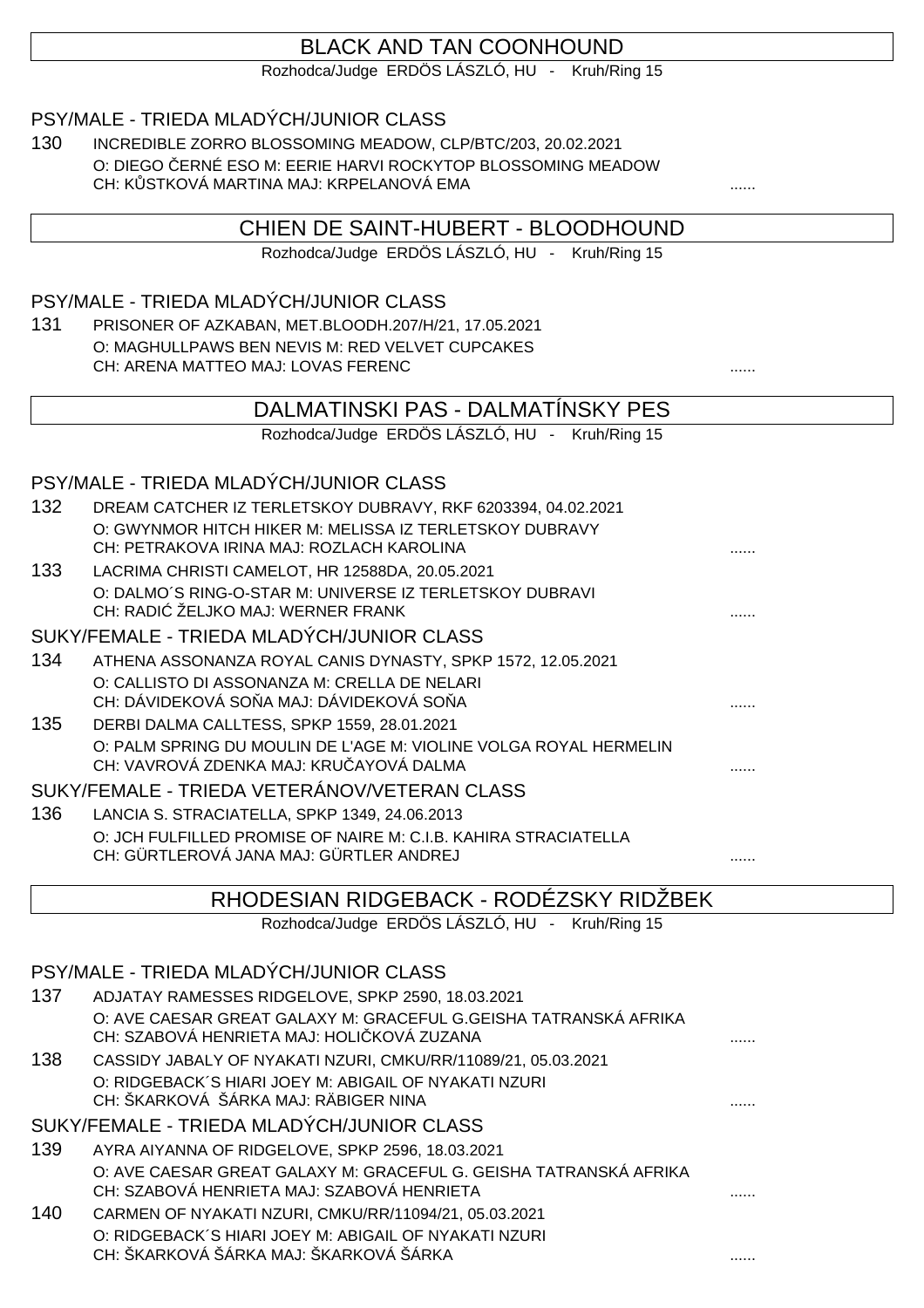141 SHABANI´S PRIDE AISHA SHANAYA, SPKP 2611, 11.02.2021 O: GIACOBBE AKONO Z VALDŠTEJNSKÝCH LIP M: CHARISSE JOY OF AFRICA CH: BENICOVÁ ADRIANA MAJ: BENICOVÁ ADRIANA

skupina/group FCI - 7

# DEUTSCHER KURZHAAR. VORSTEHHUND - NEMECKÝ KRÁTKOSRSTÝ STAVAČ

Rozhodca/Judge ERDÖS LÁSZLÓ, HU - Kruh/Ring 15

#### SUKY/FEMALE - TRIEDA MLADÝCH/JUNIOR CLASS

142 FALLON Z PEC ADSKÝCH ROVÍN, SPKP 8000, 16.06.2021 O: UNKAS ZE ŠTÍPEK M: CORA Z PE E ADSKÝCH ROVÍN CH: BARTOVI ADAM MAJ: ŠTRBOVÁ DOMINIKA + ŠTRBO MILAN .......

#### ENGLISH POINTER - ANGLICKÝ POINTER

Rozhodca/Judge ERDÖS LÁSZLÓ, HU - Kruh/Ring 15

#### PSY/MALE - TRIEDA MLADÝCH/JUNIOR CLASS

143 IKAR BIELY KOSTOL, SPKP 1201, 26.11.2020 O: ONLY CHOCO-LITO SCANDIACA M: KARRAMBA Z KARCZEWSKIEJ ZAGRODY CH: ADÁMEK MARTIN MAJ: FÁBRY LUKÁŠ ......

#### ENGLISH SETTER - ANGLICKÝ SETER

Rozhodca/Judge ERDÖS LÁSZLÓ, HU - Kruh/Ring 15

#### PSY/MALE - TRIEDA MLADÝCH/JUNIOR CLASS

- 144 CLOS ERASMUS CASTERLY ROCK, RKF 6283262, 05.06.2021 O: LUCKSHERAY ONE IN A MILLION M: KENTAVROS IVI OF LUCKHERAY CH: LAZAREVA NINA MAJ: ZEMIAROVÁ MICHELLE ......
- 145 CLOS ERASMUS DONT BELIEVE ME JUST WATCH, MET.AS.6578/H/21, 10.10.2020 O: AERDEN'S SILVER FOG COLLECTION M: LUCKSHERAY RASSI DLYA PYATNISTOGO MIRA CH: LAZAREVA NINA MAJ: KAZINCZY ESZTER ......

#### PSY/MALE - TRIEDA VETERÁNOV/VETERAN CLASS

146 VICTOR´S VERY VALENTINO SIMARILION, ÖHZB/ES 844, 30.03.2014 O: CH QUITE A STAR VENATRISETT M: CIE SILVANUS PENELOPE CH: NAJSAREK A. U. E. MAJ: PREISSL ELISABETH ......

### IRISH RED SETTER - ÍRSKY SETER ČERVENÝ

Rozhodca/Judge ERDÖS LÁSZLÓ, HU - Kruh/Ring 15

#### SUKY/FEMALE - TRIEDA MLADÝCH/JUNIOR CLASS

147 IRISH ROSECUT ANGELIT, SPKP 2046, 23.04.2021 O: SANGARAH SUNBURST M: GARDEN STAR´S IRISH GRACE CH: DANCS VIKTÓRIA MAJ: BEŇOVÁ KATARÍNA ......

# KLEINER MÜNSTERLÄNDER VORSTEHHUND - MALÝ MÜNSTERLANDSKÝ STAVAČ

Rozhodca/Judge ERDÖS LÁSZLÓ, HU - Kruh/Ring 15

SUKY/FEMALE - TRIEDA MLADÝCH/JUNIOR CLASS

148 MONA LISA VON KOBERWITZ, PKR.VII-19913, 15.03.2021 O: ASLAN OD ZBOJNICKEHO POTOKA M: JAWA HERBU DROP CH: KRYSKA MAGDALENA MAJ: KRYSKA MAGDALENA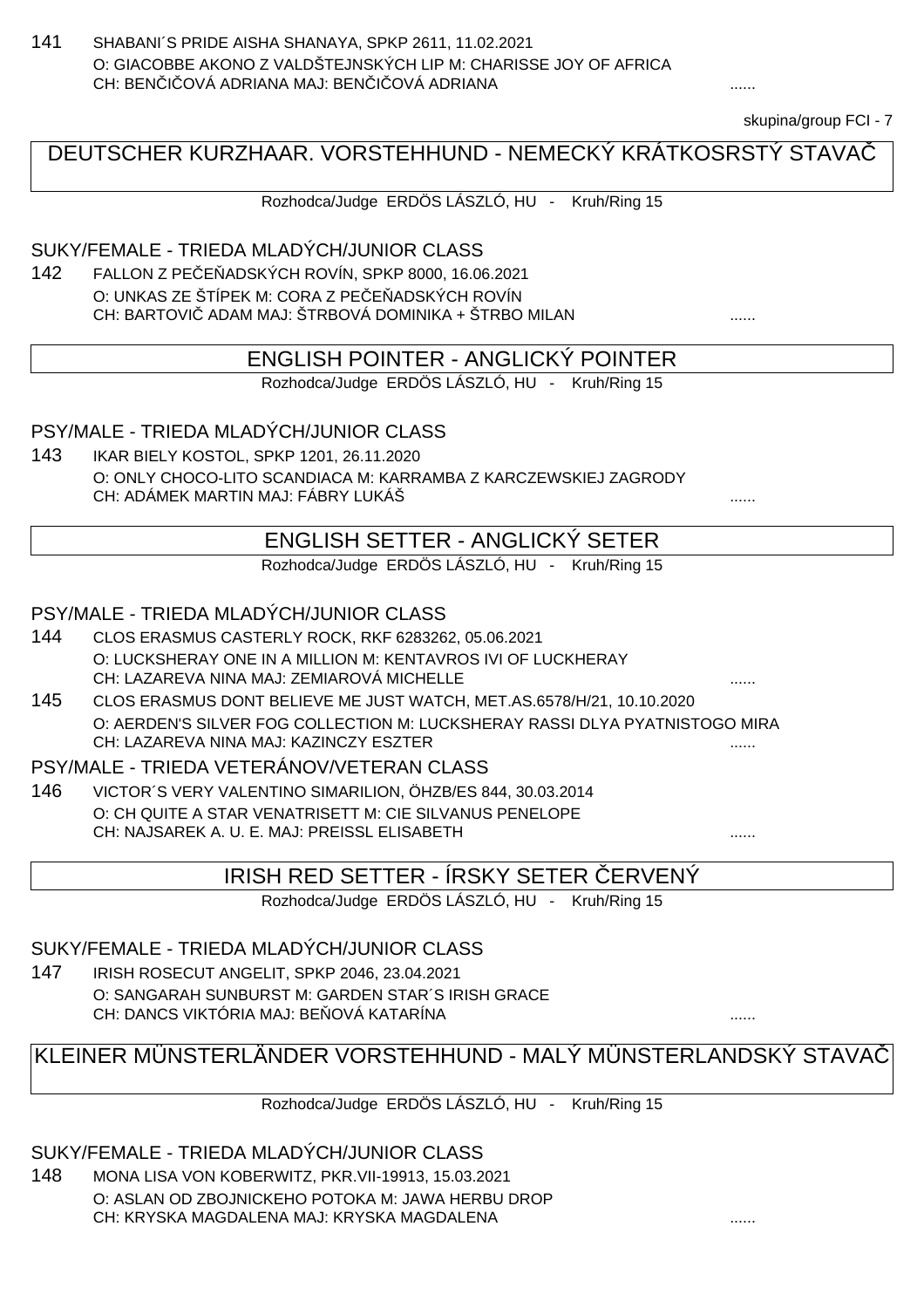# RÖVIDSZÖRÜ MAGYAR VIZSLA - MA ÞARSKÝ KRÁTKOSRSTÝ STAVA

Rozhodca/Judge ERDÖS LÁSZLÓ, HU - Kruh/Ring 15

# PSY/MALE - TRIEDA MLADÝCH/JUNIOR CLASS

| 149 | CIDŽ Z KARPATSKÝCH LÚK, SPKP 4091, 17.02.2021         |   |
|-----|-------------------------------------------------------|---|
|     | O: ANGEL ANIS ANDYBOG M: BRIEN BEST Z KARPATSKÝCH LÚK |   |
|     | CH: PÍROVÁ MONIKA MAJ: ŠOŠKA ROMAN                    | . |
| 150 | CRISS CROSS DANITTY, SPKP 4279, 03.06.2021            |   |
|     | O: CHWOST RUDA SZATA M: ROCKSTAR DANITTY              |   |

CH: SVOBODOVÁ LUCIE MAJ: DURDÍKOVÁ ADRIANA ...... 151 REBEL ROYAL DE HUNTER, SPKP 4095, 09.02.2021 O: HARRY Z HORNÝCH SALIB M: DIXI ROYAL DE HUNTER CH: MACKYOVÁ LUJZA MAJ: RIGOVÁ ZUZANA ......

## SUKY/FEMALE - TRIEDA MLADÝCH/JUNIOR CLASS

- 152 AUGUSTA BERRABEBBA VILLARACHA, SPKP 4180, 23.04.2021 O: HARRY Z HORNÝCH SALÍB M: BERRA PRESSBURG HONEY CH: SCHNIN PETER MAJ: LEŠTÁCHOVÁ LUCIA ...... 153 CSILLAG CARICE DANITTY, CLP/MOK/8168, 03.06.2021
- O: CHWOST RUDA SZATA M: ROCKSTAR DANITTY CH: SVOBODOVÁ LUCIE MAJ: TRUIJENS EELKO ......
- 154 KEREI KRISES ELZA, SPKP 4125, 03.04.2021 O: BEN ALEKŠINSKÁ DOLINA M: ALLY PRESSBURG HONEY CH: MARTON TIBOR MAJ: MARTON TIBOR ......

### SLOVENSKÝ HRUBOSRSTÝ STAVAČ

Rozhodca/Judge ERDÖS LÁSZLÓ, HU - Kruh/Ring 15

#### SUKY/FEMALE - TRIEDA MLADÝCH/JUNIOR CLASS

155 EYWA DANIBULL, SPKP RG 2058, 12.06.2021 O: PIERKO DRU-WYD M: ASILLYA SILVERTINA DANIBULL CH: HREŽÍK DANIEL MAJ: HREŽÍK DANIEL + HREŽÍKOVÁ EVA

### SPINONE ITALIANO

Rozhodca/Judge ERDÖS LÁSZLÓ, HU - Kruh/Ring 15

### PSY/MALE - TRIEDA MLADÝCH/JUNIOR CLASS

156 SKERLI MANDARIN, RKF 6315174, 12.05.2021 O: XANTOS ROSS CYNOPOLIS M: SKERLI BOUGAINVILLEA CH: UKRAINTSEVA SVETLANA MAJ: LETKOVÁ IVANA  $\ldots$ 

### WEIMARANER KURZHAAR - WEIMARSKÝ KRÁTKOSRSTÝ STAVAČ

Rozhodca/Judge ERDÖS LÁSZLÓ, HU - Kruh/Ring 15

### SUKY/FEMALE - TRIEDA MLADÝCH/JUNIOR CLASS

157 SOFFIO D'AMORE OVATION SHOW, RKF 6159614, 17.05.2021 O: SOFFIO D'AMORE INSPECTOR FIELD M: SOFFIO D'AMORE CRAUZE LOUISA CH: NIKESHINA ULYANA MAJ: TRNKOVÁ MÁRIA ......

skupina/group FCI - 8

### AMERICAN COCKER SPANIEL UNICOLOUR - AMERICKÝ KOKERŠPANIEL JEDNOFAREBNÝ

Rozhodca/Judge ERDÖS LÁSZLÓ, HU - Kruh/Ring 15

### PSY/MALE - TRIEDA MLADÝCH/JUNIOR CLASS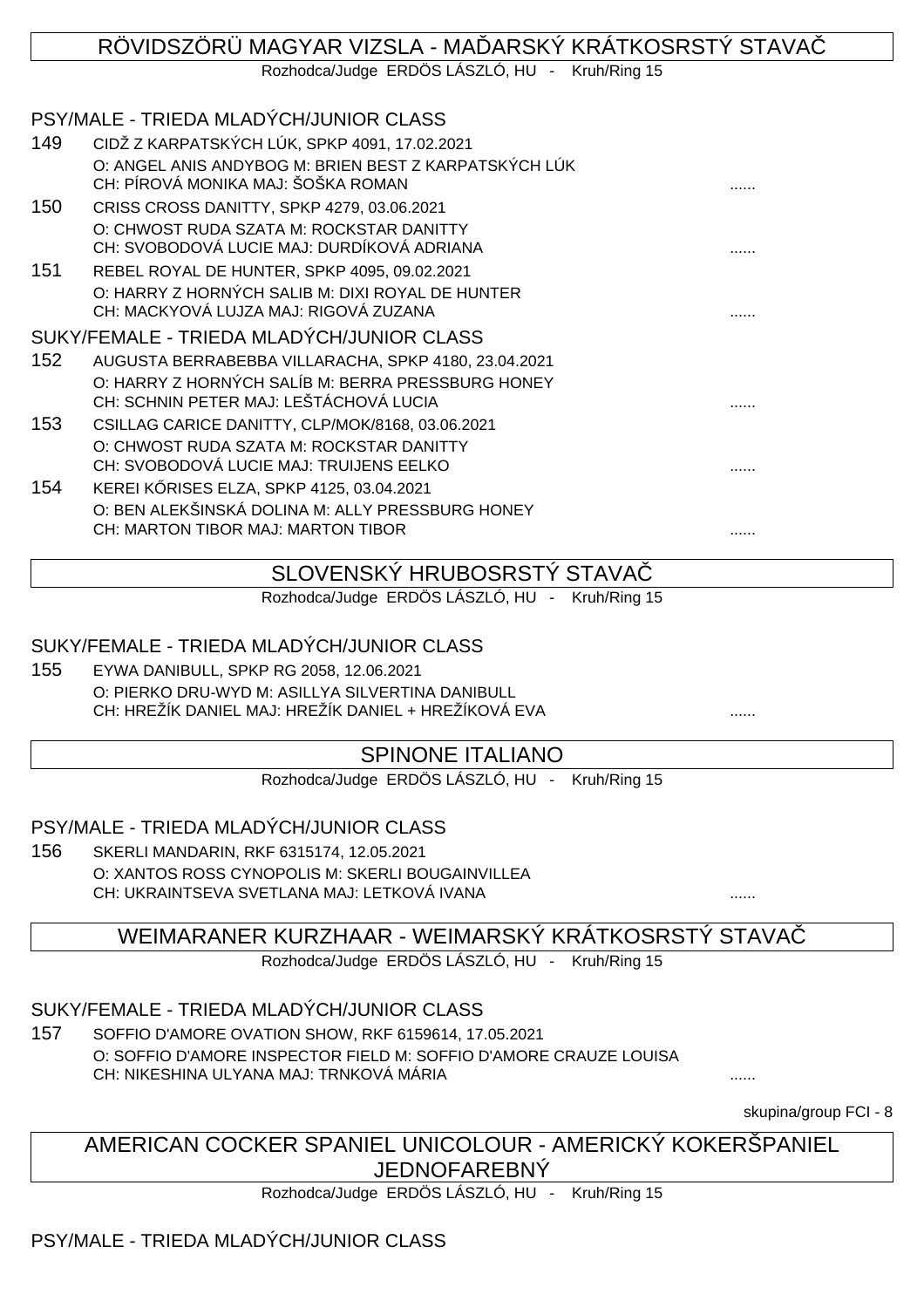#### 158 SO FUNNY DE L´ECRIN DES PRECIEUSES, SPKP 2183, 07.05.2021 O: FUNNY BOY DE LA PETITE MAULDRE M: PAULA DANNA D´ARIZA CH: ANDRE HELENE MAJ: LEŠKOVÁ KATARÍNA

#### SUKY/FEMALE - TRIEDA MLADÝCH/JUNIOR CLASS

159 STILL SUCCESS DE L´ECRIN DES PRECIEUSES, SPKP 2182, 07.05.2021 O: FUNNY BOY DE LA PETITE MAULDRE M: PAULA DANNA D´ARIZA CH: ANDRE HELENE MAJ: LEŠKOVÁ KATARÍNA ......

### BARBET

Rozhodca/Judge ERDÖS LÁSZLÓ, HU - Kruh/Ring 15

PSY/MALE - TRIEDA MLADÝCH/JUNIOR CLASS

160 JULIEN DE LA COLLINE DES VIOLETTES, CLP/BAR/27, 28.04.2021 O: ULYSSE VOM ZULIMO M: GINGER DE LA COLLINE DES VIOLETTES CH: RICHNER SYLVIA MAJ: ENGEL MONIKA ......

CAO DE AQUA PORTUGUÉS - PORTUGALSKÝ VODNÝ PES

Rozhodca/Judge ERDÖS LÁSZLÓ, HU - Kruh/Ring 15

#### PSY/MALE - TRIEDA VETERÁNOV/VETERAN CLASS

161 ACHIRAM ALL MY HEART REI PESCADOR, CLP/PVP/327, 25.12.2013 O: APLICADO ELE E UM VENCEDOR M: ARLETA ERNOBÍLÁ ELEGANCE CH: HLAVICOVÁ MILENA MAJ: ENGEL MONIKA

## CURLY COATED RETRIEVER

Rozhodca/Judge ERDÖS LÁSZLÓ, HU - Kruh/Ring 15

#### SUKY/FEMALE - TRIEDA MLADÝCH/JUNIOR CLASS

162 SUN DEVIL IN VINO VERITAS, PKR.VIII-43687, 11.06.2021 O: BRIO'S GRAND MASTER FLASH AT DARKSIDE RATN ON COC M: SUN DEVIL HARLEQUIN DEMON CH: KOFRON JENNIFER & GRACE MAJ: LAUZER KATARZYNA

### ENGLISH SPRINGER SPANIEL - ANGLICKÝ ŠPRINGERŠPANIEL

Rozhodca/Judge ERDÖS LÁSZLÓ, HU - Kruh/Ring 15

#### PSY/MALE - TRIEDA MLADÝCH/JUNIOR CLASS

- 163 ALADIN SRDCOVÉ ESO, CLP/ASS/7323, 05.03.2021 O: LEAFY ART JP CELTIC THUNDER JACK M: SILVER FOG HARLEY QUINN CH: HODOVÁ ZUZANA MAJ: HODOVÁ LINDA + HODOVÁ ZUZANA
- 164 TIMUR KAICUL, SPKP 2142, 24.03.2021 O: CLEMATIS OF KLAMAR GARDEN M: HERA Z KRIVÍNSKEJ SKALY CH: LUCIAK IVAN MAJ: MIKOVÁ KATARÍNA

#### SUKY/FEMALE - TRIEDA MLADÝCH/JUNIOR CLASS

165 ZAIRA ZO SRNČEJ DOLINY, SPKP 2146, 04.04.2021 O: LORDSETT GOOD VIBRATIONS M: QWENTY ZO SRN EJ DOLINY CH: CIGÁŇ VILIAM A IVANA MAJ: BAKOVÁ IVANA ......

# FLAT COATED RETRIEVER

Rozhodca/Judge ERDÖS LÁSZLÓ, HU - Kruh/Ring 15

SUKY/FEMALE - TRIEDA MLADÝCH/JUNIOR CLASS

166 ALTHEA MIDNIGHT FOREST, SPKP 353, 12.06.2021 O: BALTAZAR FIAMMANTE ASTRO M: BEATRIX DIANA'S YARD CH: GAÁLOVÁ MAGDALÉNA MAJ: GAÁLOVÁ MAGDALÉNA ......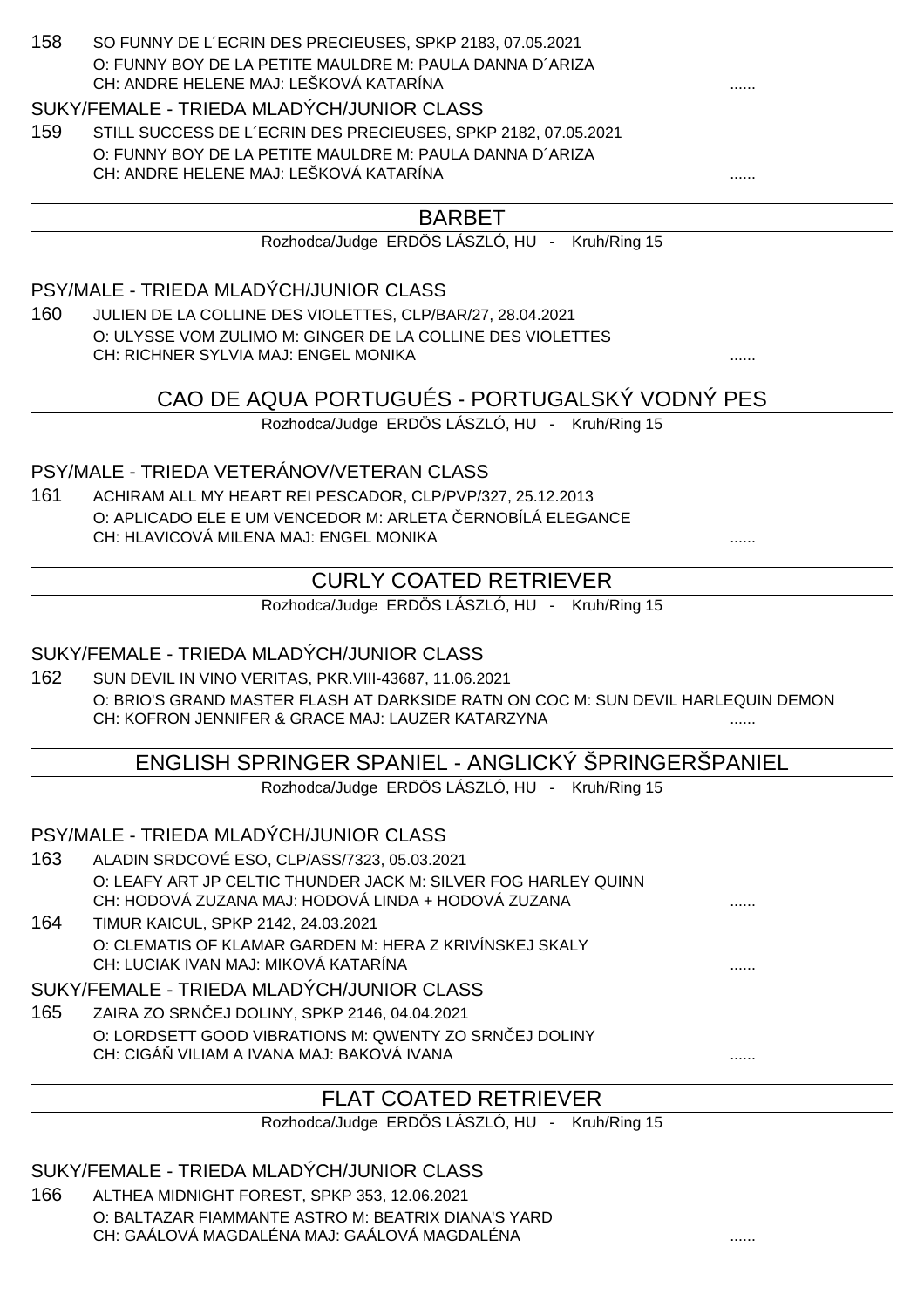167 ARCTIC STAR BLACK SHADE LARA, CLP/FCR/6957, 13.04.2021 O: DIAMANTE BLU NELLA MIA STANZA M: JAFFETTUOSO KAILA OD IVANSKÉHO JEZERA CH: VA KOVÁ TEREZA MAJ: PRELOVSKÁ JANKA + PRELOVSKÁ JANKA

### GOLDEN RETRIEVER - ZLATÝ RETRIEVER

Rozhodca/Judge ERDÖS LÁSZLÓ, HU - Kruh/Ring 15

| PSY/MALE - TRIEDA MLADÝCH/JUNIOR CLASS                                                                     |                                                                                                                                                                                                                                                                                                                                                       |
|------------------------------------------------------------------------------------------------------------|-------------------------------------------------------------------------------------------------------------------------------------------------------------------------------------------------------------------------------------------------------------------------------------------------------------------------------------------------------|
| ALEXANDER FAITHFUL HEART OF LIPTOV, SPKP 4236, 29.06.2021                                                  |                                                                                                                                                                                                                                                                                                                                                       |
| CH: ONDREJKOVÁ IVONA MAJ: ONDREJKOVÁ IVONA                                                                 |                                                                                                                                                                                                                                                                                                                                                       |
| ENERKID CALL ME MY JOY, UKU.0523380, 03.05.2021                                                            |                                                                                                                                                                                                                                                                                                                                                       |
| O: SALANDATTERRA DREAM CATCHER M: ENERKID BLUE DREAM<br>CH: ROMASHKO NATALIIA MAJ: KÚDELOVÁ ANDREA         |                                                                                                                                                                                                                                                                                                                                                       |
| SUKY/FEMALE - TRIEDA MLADÝCH/JUNIOR CLASS                                                                  |                                                                                                                                                                                                                                                                                                                                                       |
| CHARISMA VIVA ANGELIC SOUL, SPKP 4037, 04.02.2021                                                          |                                                                                                                                                                                                                                                                                                                                                       |
| O: SKY PRIDE BAIKAL M: KIARA DIAMOND IN THE HEART<br>CH: BADINKOVÁ PETRA MAJ: OBŽEROVÁ KATARÍNA            |                                                                                                                                                                                                                                                                                                                                                       |
| FUEGO CONCHITA HAPPINESS OF GOLD HEART, SPKP 4215, 09.06.2021                                              |                                                                                                                                                                                                                                                                                                                                                       |
| CH: KUKAN JOZEF MAJ: KUKAN JOZEF + KUKANOVÁ TÍMEA                                                          |                                                                                                                                                                                                                                                                                                                                                       |
| HAPPY CHELSY ANGELIC SOUL, SPKP 4033, 31.01.2021                                                           |                                                                                                                                                                                                                                                                                                                                                       |
| CH: BADINKOVÁ PETRA MAJ: ŽINGOROVÁ MONIKA                                                                  |                                                                                                                                                                                                                                                                                                                                                       |
| LILLY ROSE SLNKO UNÍNA, SPKP 4065, 20.02.2021                                                              |                                                                                                                                                                                                                                                                                                                                                       |
| O: IRON DIAMOND IN THE HEART M: EIMI-LI SLNKO UNÍNA<br>CH: ŠIŠKA IVAN MAJ: PLOCHÁ PETER + PLOCHÁ OVÁ ALICA |                                                                                                                                                                                                                                                                                                                                                       |
| MAISIE ARYA ANGELIC SOUL, SPKP 4275, 17.06.2021                                                            |                                                                                                                                                                                                                                                                                                                                                       |
|                                                                                                            |                                                                                                                                                                                                                                                                                                                                                       |
|                                                                                                            |                                                                                                                                                                                                                                                                                                                                                       |
| O: CASSIDY CASTOR HOST OF ANGELS M: FLORENCE FERROW HOST OF ANGELS                                         |                                                                                                                                                                                                                                                                                                                                                       |
| CH: GREIMEL MICHAEL MAJ: LEONFELLNER MARTINA                                                               | .                                                                                                                                                                                                                                                                                                                                                     |
|                                                                                                            | O: ANGELONATO DEEP PURPLE M: NOBLE IRIS GOLD HEART<br>O: BACK TO THE FUTURE DE LAR DE CASANOVA M: KINDER MOLLY GOLD HEART<br>O: SKY PRIDE BAIKAL M: ORSAY DES JARDINS D'EPONA<br>O: SKY PRIDE BAIKAL M: COMET HALLEY ANGELIC SOUL<br>CH: BADINKOVÁ PETRA MAJ: NEUŽILOVÁ ZUZANA + NEUŽIL MICHAL<br>WILDFLOWER HOST OF ANGELS, ÖHZB/GR 9408, 11.03.2021 |

### LABRADOR RETRIEVER

Rozhodca/Judge ERDÖS LÁSZLÓ, HU - Kruh/Ring 15

#### PSY/MALE - TRIEDA MLADÝCH/JUNIOR CLASS

176 JARED OUR PLEASURE, SPKP 7771, 06.03.2021 O: ALDAMITY Z´BLACK DIAMOND M: BYONCE OUR PLEASURE CH: MURÁR JÁN MAJ: KOVALAN ÍKOVÁ MIROSLAVA **a na hadalala a na hadala a na hadala** ......

#### SUKY/FEMALE - TRIEDA MLADÝCH/JUNIOR CLASS

- 177 ZANIAH`S KISSING KATE, SPKP 7838, 11.02.2021 O: ALARIC EDEN LOCI M: APRIL OLD NOUVELLE ROUTE CH: BALOGHOVÁ KATARÍNA MAJ: HORNÁ IVANA ......
- 178 Z´BREAK MY HEART Z CHOČE, SPKP 7990, 29.06.2021 O: X´DRIVE QUEEN´S JOY M: WANNA BE FOR LOVE GARISH STYLE CH: PALUŠKOVÁ KATARÍNA MAJ: PALUŠKOVÁ KATARÍNA

### LAGOTTO ROMAGNOLO

Rozhodca/Judge ERDÖS LÁSZLÓ, HU - Kruh/Ring 15

#### SUKY/FEMALE - TRIEDA MLADÝCH/JUNIOR CLASS

179 MULAN INSIGNIS NATURA DA CASALI, SPKP 565, 07.02.2021 O: ECCOLO M: ZETA CH: RUZIČ EDI MAJ: KOHÚT MATÚŠ ......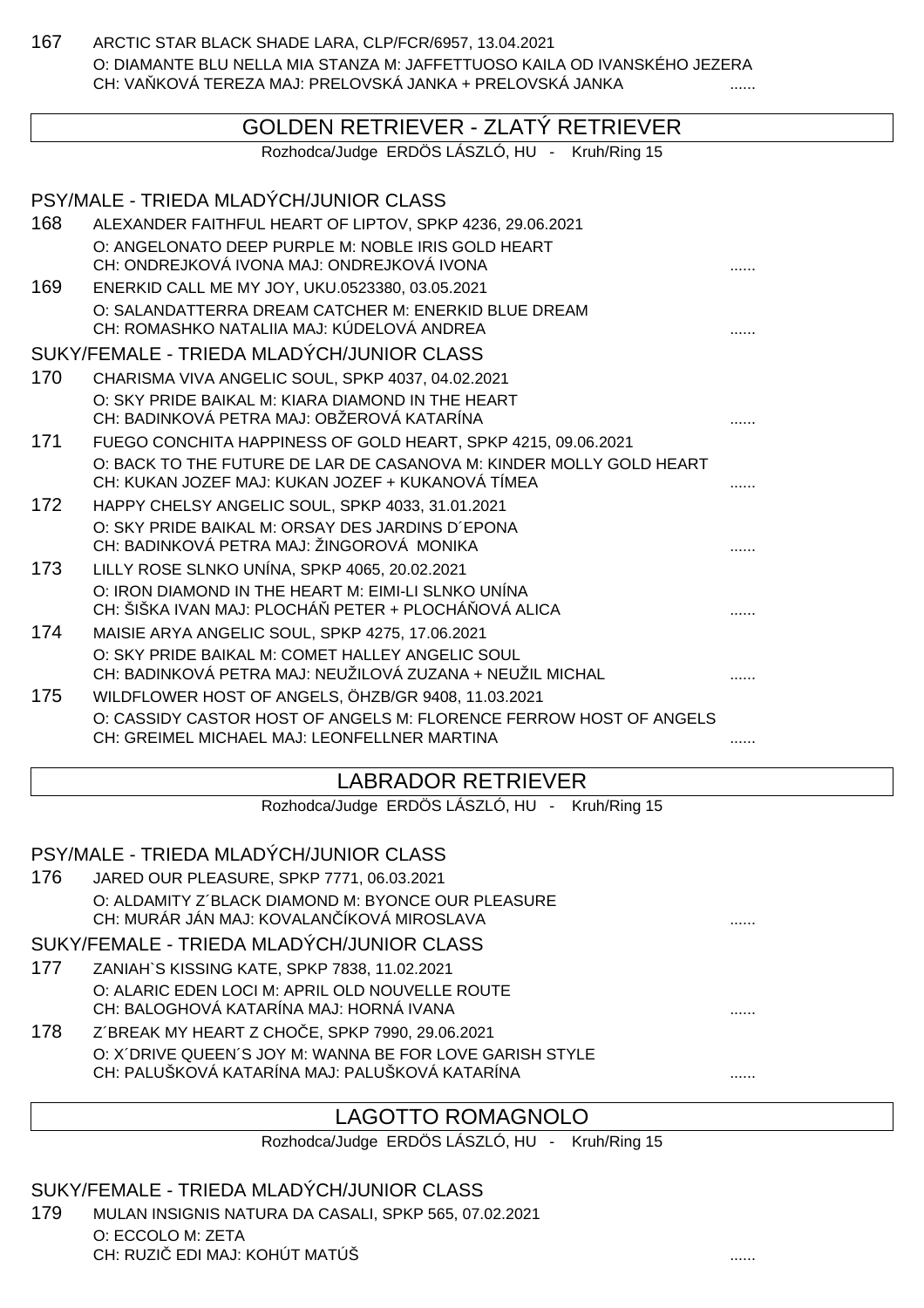| BICHON A POIL FRISE - FRANCUZSKY BISON |  |  |
|----------------------------------------|--|--|
|                                        |  |  |
|                                        |  |  |
|                                        |  |  |

Rozhodca/Judge ERDÖS LÁSZLÓ, HU - Kruh/Ring 15

SUKY/FEMALE - TRIEDA MLADÝCH/JUNIOR CLASS

180 HERMÉS DESIREÉ HAŠČÍKOVÁ, SPKP 804, 11.11.2020 O: WHITE LIFE'S GO THE DISTANCE M: LORETTE LOLO DEVIL HAŠ ÍKOVÁ CH: STAROVSKÁ MÁRIA MAJ: STAROVSKÁ MÁRIA  $\ldots$ 

### BICHON HAVANAIS - HAVANSKÝ PSÍK

Rozhodca/Judge ERDÖS LÁSZLÓ, HU - Kruh/Ring 15

#### PSY/MALE - TRIEDA MLADÝCH/JUNIOR CLASS

181 SAM ZIPETIK, CLP/HAV/5557, 19.03.2021 O: EUGENIO DEL TACITO M: PEPINA LUCKY ANGEL NAVAJO CH: LUKÁ OVÁ ZITA MAJ: ANOVSKÁ MARTINA

#### SUKY/FEMALE - TRIEDA MLADÝCH/JUNIOR CLASS

- 182 HERMOSA HEAVENLY KID, SPKP 620, 22.05.2021 O: BAMBALABAMBA ARCHIBALD M: KIRÁLYERDEI- BÁRSONY SZAMBA CH: REZSUTYÍK ANGELIKA MAJ: BENŽOVÁ ADRIANA
- 183 NASHERHAUS PRINCESS PANDORA, SE24269/2021, 11.02.2021 O: FROSTY INK´S ZICO M: PELVIX PRINCESS AURORA CH: WESTERGARD MELISSA MAJ: LÉCZESOVÁ HERMÍNA ......

### BOLOGNESE - BOLO SKÝ PSÍK

Rozhodca/Judge ERDÖS LÁSZLÓ, HU - Kruh/Ring 15

#### SUKY/FEMALE - TRIEDA MLADÝCH/JUNIOR CLASS

184 CHANEL PICCOLO AMORE, SPKP 498, 01.02.2021 O: BASTIEN BEL DIAMOND M: EDRIEN PICCOLO AMORE CH: GALANSKÁ DAGMAR MAJ: GALANSKÁ DAGMAR

## BOSTON TERRIER

Rozhodca/Judge ERDÖS LÁSZLÓ, HU - Kruh/Ring 15

#### PSY/MALE - TRIEDA MLADÝCH/JUNIOR CLASS

185 ABSOLUTELY CHARMING HARLEQUIN, SPKP 1199, 16.03.2021 O: CANMOY'S BOSTON GO FOR IT M: ABSOLUTELY CHARMING CHAT WITH ME CH: VESKOVI SAŠA MAJ: KYSELOVÁ BUŠOVÁ MARCELA

#### SUKY/FEMALE - TRIEDA MLADÝCH/JUNIOR CLASS

186 CORRIN EBISTAR BOSTON, CMKU/BOS/5175/21, 22.04.2021 O: WILD LEGEND BEAUTY GREMLINS M: CONTESSA BOSTON SHUTTERFLY CH: ZGODA MARTIN MAJ: ZGODA MARTIN ......

### BOULEDOGUE FRANCAIS - FRANCÚZSKY BULDOČEK

Rozhodca/Judge ERDÖS LÁSZLÓ, HU - Kruh/Ring 15

PSY/MALE - TRIEDA MLADÝCH/JUNIOR CLASS

- 187 CARLOS BIG FAMILY-FRENCH BULLS, SPKP 7713, 14.03.2021 O: DANTE LARGE-GARDEN BULLS M: DONA LEE VAN-BULL CH: NAGY TÜNDE MAJ: I OVÁ KATARÍNA
- 188 CHARLIE ANGELS IN PARADISE, SPKP 7600, 30.01.2021 O: GERETH HVIEZDOSLAVOV FAN BUL M: BABY ANGELS IN PARADISE CH: MAJERIKOVÁ ILDIKÓ MAJ: BARNOVÁ MICHAELA ......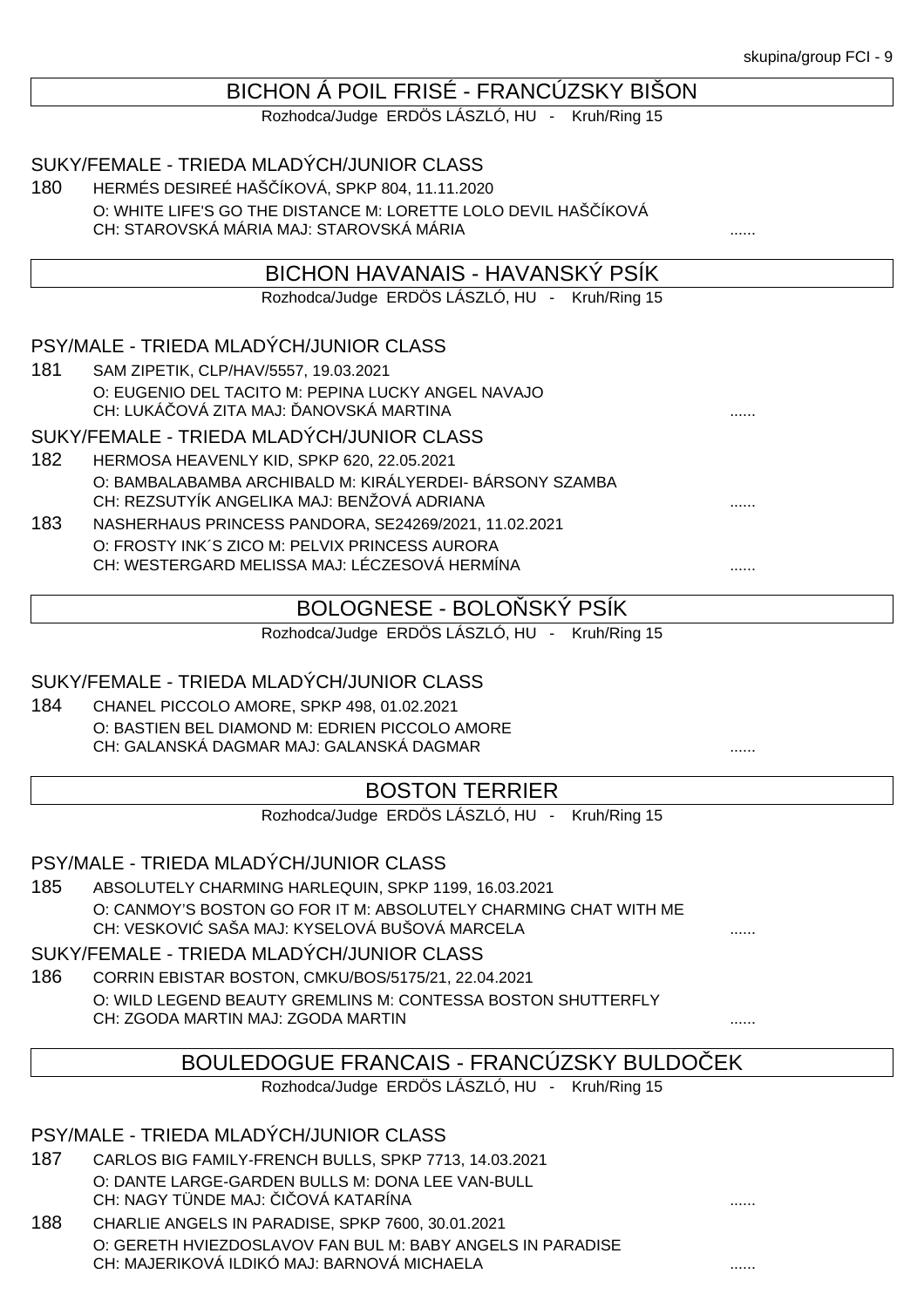SUKY/FEMALE - TRIEDA MLADÝCH/JUNIOR CLASS

189 GOLD FOREST BULL FRIDA, SPKP 7853, 14.05.2021 O: BAHIANO SWEET COOKIES M: REBI VON NEW GLANDORF CH: BERECZKY EVA MAJ: BERECZKY EVA + PONGRÁCZ ELEONÓRA .......

| CANICHE GRAND BLANC - PUDEL VE KY BIELY        |                                                                                                                           |   |
|------------------------------------------------|---------------------------------------------------------------------------------------------------------------------------|---|
| Rozhodca/Judge ERDÖS LÁSZLÓ, HU - Kruh/Ring 15 |                                                                                                                           |   |
|                                                |                                                                                                                           |   |
|                                                | PSY/MALE - TRIEDA MLADÝCH/JUNIOR CLASS                                                                                    |   |
| 190                                            | BONO THE BEST TEMPESTE DI NEVE, CMKU/P/22433/21, 18.06.2021                                                               |   |
|                                                | O: VELVET ARTEMON HOPE FOR THE FUTURE M: ATHENE THE QUEEN OF THE JUNGLE<br>CH: MILETI OVÁ NADEŽDA MAJ: MILETI OVÁ NADEŽDA |   |
|                                                | SUKY/FEMALE - TRIEDA MLADÝCH/JUNIOR CLASS                                                                                 |   |
| 191                                            | CHERRY LADY FROM WONDERLAND FRENCHIES, SPKP 366, 14.01.2021                                                               |   |
|                                                | O: SMART CONNECTION RANAWAY M: ATAMI CIAO BELLA<br>CH: ISZLAY ANITA MAJ: LEŠKOVÁ BARBORA                                  |   |
|                                                | SUKY/FEMALE - TRIEDA VETERÁNOV/VETERAN CLASS                                                                              |   |
| 192                                            | KAYLEN'S CRYSTAL QUEEN OF THE DRAGON, SPKP 252, 05.06.2012                                                                |   |
|                                                | O: NANHALLS CASENOVA DA MAYA M: KAYLEN'S A NIGHT ON THE TOWN                                                              |   |
|                                                | CH: PEISER & RIVENBURGH MAJ: PROCHOTSKÁ KATARÍNA                                                                          |   |
|                                                | CANICHE GRAND FAWN - PUDEL VE KY PLAVY                                                                                    |   |
|                                                | Rozhodca/Judge ERDÖS LÁSZLÓ, HU - Kruh/Ring 15                                                                            |   |
|                                                |                                                                                                                           |   |
|                                                | PSY/MALE - TRIEDA MLADÝCH/JUNIOR CLASS                                                                                    |   |
| 193                                            | BACARDI IZ VOLZHSKOY SERENADY, RKF 6292371, 08.06.2021                                                                    |   |
|                                                | O: AFTERGLOW JOHNNY HATES JAZZ M: ROCK N ROSE IZ VOLZHSKOY SERENADY                                                       |   |
|                                                | CH: YAKIMOVA TATIANA MAJ: ARPÁŠOVÁ TÍMEA                                                                                  |   |
|                                                | CANICHE GRAND NOIR - PUDEL VE KÝ IERNY                                                                                    |   |
|                                                | Rozhodca/Judge ERDÖS LÁSZLÓ, HU - Kruh/Ring 15                                                                            |   |
|                                                |                                                                                                                           |   |
|                                                | PSY/MALE - TRIEDA MLADÝCH/JUNIOR CLASS                                                                                    |   |
| 194                                            | COLLIN BLACK LARONNA, CMKU/P/22148/21, 17.04.2021                                                                         |   |
|                                                | O: INKYSTONE SMILE FOR KOBWITLER M: PEARLS'N STARS CAIPIRINHA                                                             |   |
|                                                | CH: PACOVSKÁ JANA MAJ: HRN ÍR UBOŠ                                                                                        |   |
|                                                | SUKY/FEMALE - TRIEDA MLADÝCH/JUNIOR CLASS                                                                                 |   |
| 195                                            | CECILIA BLACK LARONNA, CMKU/P/22151/21, 17.04.2021                                                                        |   |
|                                                | O: INKYSTONE SMILE FOR KOBWITLER M: PEARLS 'N STARS CAIPIRINHA<br>CH: PACOVSKÁ JANA MAJ: ŠKREMKA BORIS                    |   |
| 196                                            | DANIARTE FLY ME TO THE MOON, CMKUP229142022, 07.10.2020                                                                   |   |
|                                                | O: NORD FOREST DARE TO DREAM BIG M: STAR SAPPHIRE PRINCESS JASMINE                                                        |   |
|                                                | CH: DUARTE DANIELA MAJ: MATEJICNA TEREZA + DUARTE DANIELA                                                                 | . |
|                                                |                                                                                                                           |   |
|                                                | CANICHE MINIATURE (TOY) BLANC - PUDEL MINIATURNY (TOY) BIELY                                                              |   |
|                                                | Rozhodca/Judge ERDÖS LÁSZLÓ, HU - Kruh/Ring 15                                                                            |   |
|                                                |                                                                                                                           |   |

# SUKY/FEMALE - TRIEDA MLADÝCH/JUNIOR CLASS

197 DIANA PRINCESS MAHENE FARM, CMKU/P/22263/21, 07.04.2021 O: SHINING STAR SUPERIOR WORLD M: BING BANG IN UNIVERSE MAHENE FARM CH: NEDBAL MILOŠ MAJ: SMOLOVÁ JANA ......

CANICHE MOYEN NOIR - PUDEL STREDNÝ IERNY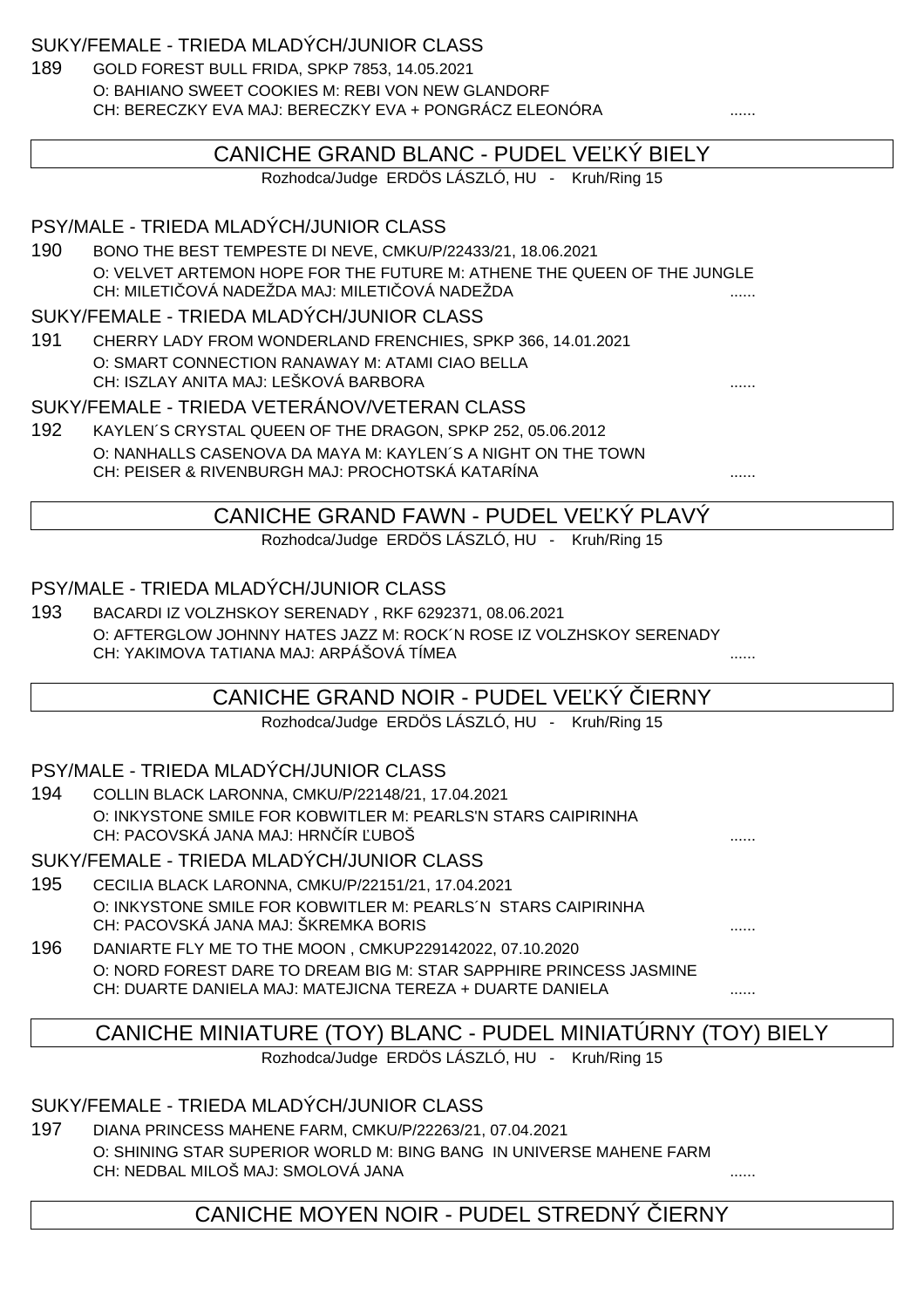#### PSY/MALE - TRIEDA MLADÝCH/JUNIOR CLASS

198 CHARIBDIS ANARCHIA, CMKU/P/22119/21, 15.03.2021 O: EGOIST PRESS ANARCHIA M: CURLY CARLY ANARCHIA CH: NOVÁKOVÁ MAGDALÉNA MAJ: TRUIJENSOVÁ SARAH ......

#### SUKY/FEMALE - TRIEDA MLADÝCH/JUNIOR CLASS

199 NANI VOM BADENER REBLAND, OHZB/PU 11424, 14.12.2020 O: MAGIC SHAMROCK SENSUALE SORTILEGRO-N M: HOT SUMMER NIGHT VOM BADENER REBLAND CH: ERNST ANDREA MAJ: LANDRICHTER NINA ......

### CAVALIER KING CHARLES SPANIEL (BLENHEIM)

Rozhodca/Judge ERDÖS LÁSZLÓ, HU - Kruh/Ring 15

#### PSY/MALE - TRIEDA MLADÝCH/JUNIOR CLASS

200 BOURBON MELLOW BLENANGEL, SPKP 4099, 07.04.2021 O: INCREDIBLE MIRACLE SCARLETT TEAM M: ABBYGAIL PAWS A KISSES CH: SOLDANOVÁ ŠARLOTA MAJ: BAKITOVÁ DAGMAR ......

### CHIHUAHUA LONG-HAIRED - VAVA DI HOSRSTÁ

Rozhodca/Judge ERDÖS LÁSZLÓ, HU - Kruh/Ring 15

#### SUKY/FEMALE - TRIEDA MLADÝCH/JUNIOR CLASS

- 201 DOVANES PATRISHA, CMKU/CHI/26635/21, 16.01.2021 O: DUMAS MALKANORAH M: DOVANES OXFORD STAR CH: DOVÄNE OLGA MAJ: SOU KOVÁ ŠÁRKA
- 202 ELLIE ZUZKIN SEN, SPKP 9929, 29.04.2021 O: LAYMINGAS-SHORI SHINING DANCER M: QUINSY TIPICH.CHIHUAHUA CH: TÓTHOVÁ ZUZANA MAJ: MATULOVÁ SOŇA ......

### CHIN - JAPONSKÝ ŠPANIEL

Rozhodca/Judge ERDÖS LÁSZLÓ, HU - Kruh/Ring 15

#### SUKY/FEMALE - TRIEDA MLADÝCH/JUNIOR CLASS

203 FUMI ASHITAKA, PKR.IX-91153, 19.01.2021 O: TIANSHIH MIZUKI MICHIKO M: NILAY NUR AKWAMARYN CH: JANIAK RENATA MAJ: KACZMARCZYK-RAMIK MARIOLA ......

# CHINESE CRESTED DOG HAIRLESS - ÍNSKY CHOCHOLATÝ PES BEZ SRSTI

Rozhodca/Judge ERDÖS LÁSZLÓ, HU - Kruh/Ring 15

#### SUKY/FEMALE - TRIEDA MLADÝCH/JUNIOR CLASS

204 FANTASY PRETTY SWEET, CMKU/CIN/7126/20, 12.11.2020 O: CAPTURE GAMBITAS M: CANDY GIRL ENERGY DI CH: KNOTKOVÁ IVETA MAJ: HROMADKOVÁ JITKA

### GRIFFON BELGE - BELGICKÝ GRIFON

Rozhodca/Judge ERDÖS LÁSZLÓ, HU - Kruh/Ring 15

PSY/MALE - TRIEDA MLADÝCH/JUNIOR CLASS

205 YOSHI BRINGING JOY, UKU.0503270, 23.10.2020 O: FEROMON DECORATION OF LIFE M: POLLY CHERRY BLOSSOM CH: PAGUBA ANDREANA MAJ: PIETRAS ILONA ......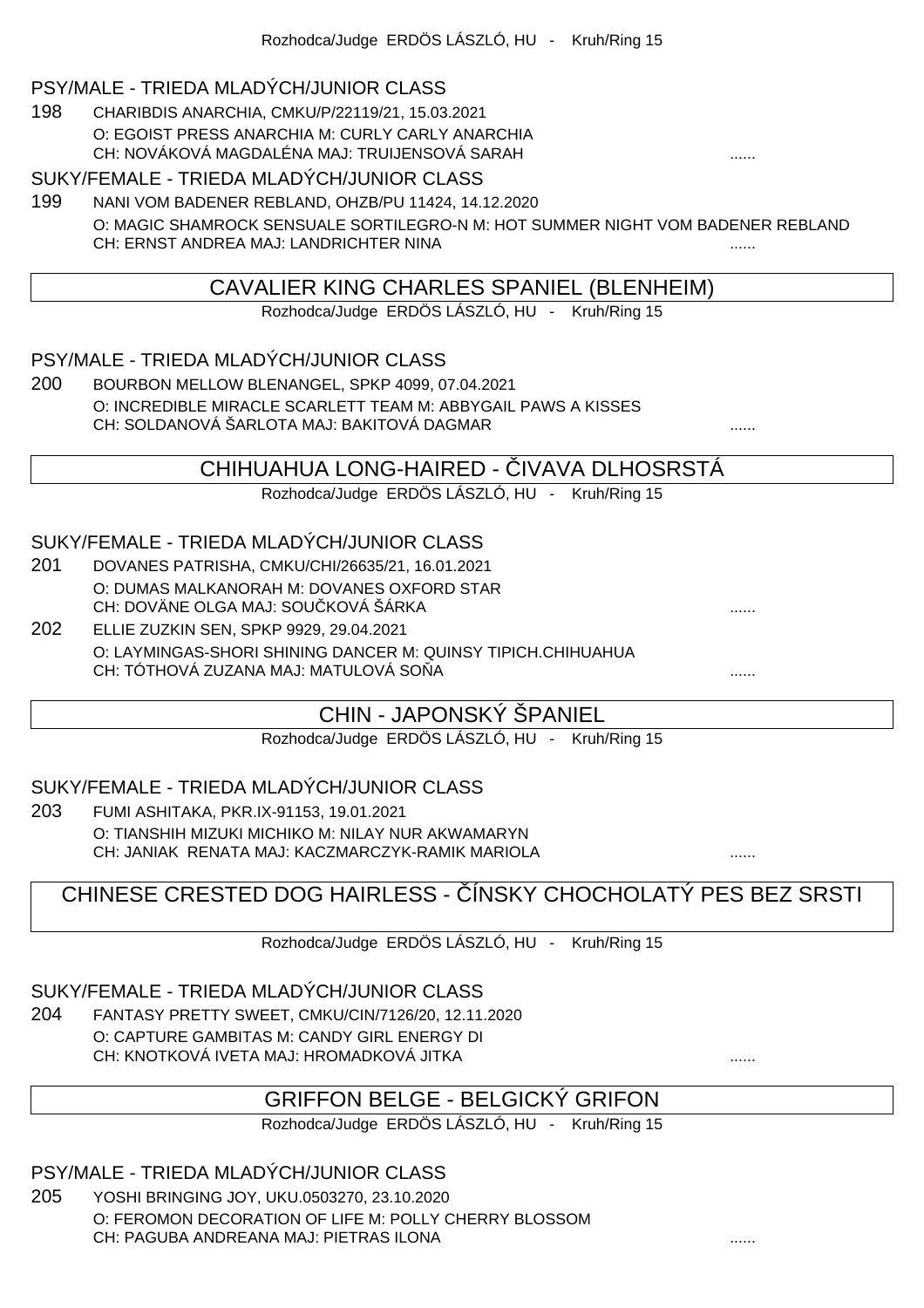# LHASA APSO

Rozhodca/Judge ERDÖS LÁSZLÓ, HU - Kruh/Ring 15

|     | SUKY/FEMALE - TRIEDA VETERÁNOV/VETERAN CLASS                                                              |  |
|-----|-----------------------------------------------------------------------------------------------------------|--|
| 206 | MOIRA GEMA-ROSES, SPKP 470, 23.11.2011<br>O: CARMIN CASCADE ZÁMOCKÁ ZÁHRADA M: JAŠKA GEMA-ROSES           |  |
|     | CH: GERŠI OVÁ MARIE MAJ: GERŠI OVÁ MÁRIA                                                                  |  |
|     | MALTESE - MALTÉZSKY PSÍK                                                                                  |  |
|     | Rozhodca/Judge ERDÖS LÁSZLÓ, HU - Kruh/Ring 15                                                            |  |
|     |                                                                                                           |  |
|     | PSY/MALE - TRIEDA MLADÝCH/JUNIOR CLASS                                                                    |  |
| 207 | GANDALF SWEET DEVIL, SPKP 575, 14.03.2021                                                                 |  |
|     | O: TI AMO SWEET DEVIL M: YASMINE BABY SWEET DEVIL<br>CH: JUSTOVÁ IVONA MAJ: PITO ÁKOVÁ ŽANETA             |  |
|     | SUKY/FEMALE - TRIEDA MLADÝCH/JUNIOR CLASS                                                                 |  |
| 208 | ZAINAB STAR MAGIC MALTESE, CMKU/MA/11280/21, 15.05.2021                                                   |  |
|     | O: SYLFORIIA WARSZAW BASTER M: IZABEL BIANKA STAR MAGIC MALTESE<br>CH: MLEZIVOVÁ SO A MAJ: MLEZIVOVÁ SO A |  |
|     | SUKY/FEMALE - TRIEDA VETERÁNOV/VETERAN CLASS                                                              |  |
| 209 | ARIANA MAGNOLIA VELVET MALTES, SPKP 424, 18.01.2014                                                       |  |
|     | O: FELINI VON SÁRANSZKÝ M: SUZY ULATH INA JIMIDO                                                          |  |
|     | CH: ŠPÁNIKOVÁ DANIELA MAJ: ŠPÁNIKOVÁ DANIELA                                                              |  |
|     | MOPS (PUG)                                                                                                |  |
|     | Rozhodca/Judge ERDÖS LÁSZLÓ, HU - Kruh/Ring 15                                                            |  |
|     |                                                                                                           |  |
|     | SUKY/FEMALE - TRIEDA MLADÝCH/JUNIOR CLASS                                                                 |  |
| 210 | AMAZON MAD-MOPS, SPKP 3918, 11.02.2021                                                                    |  |
|     | O: CH GOLDEN SWET BOY OT LUVAL M: PALMIRA MAD MOPS<br>CH: NAGY KONEL MAJ: NAGY KORNÉL                     |  |
| 211 | CATTY TENUTO, SPKP 3892, 07.10.2020                                                                       |  |
|     | O: VELLYURS DE OFRI STAR DRAGON M: ABSOLUT MAD-MOPS                                                       |  |
|     | CH: DIÓSI LADISLAV MAJ: DIÓSI LADISLAV                                                                    |  |
|     | <b>PAPILLON</b>                                                                                           |  |
|     | Rozhodca/Judge ERDÖS LÁSZLÓ, HU -<br>Kruh/Ring 15                                                         |  |
|     |                                                                                                           |  |
|     | PSY/MALE - TRIEDA MLADÝCH/JUNIOR CLASS                                                                    |  |
| 212 | NOCTURNE VESTAR SAPFIR, RKF 6255765, 12.05.2021                                                           |  |
|     | O: ZKARABI'S PENNYWISE M: NIKA'S SHOW GALATEA<br>CH: ZAGORNYAK T.I. MAJ: JAMRICHOVÁ MARTINA               |  |
|     | SUKY/FEMALE - TRIEDA MLADÝCH/JUNIOR CLASS                                                                 |  |
| 213 | MISS UNIVERSE LOVELY TINA, SPKP 1978, 06.12.2020                                                          |  |
|     | O: LINDATORPS QUICKLY QUINTON M: ROSALIE LOVELY TINA                                                      |  |
|     | CH: JAMRICHOVÁ MARTINA MAJ: JAMRICHOVÁ MARTINA                                                            |  |
|     | PETIT CHIEN LION - LEVI EK                                                                                |  |
|     | Rozhodca/Judge ERDÖS LÁSZLÓ, HU - Kruh/Ring 15                                                            |  |
|     |                                                                                                           |  |
|     | PSY/MALE - TRIEDA MLADÝCH/JUNIOR CLASS                                                                    |  |
| 214 | TRUSTY FRIENDS ORPHEUS, VDH-LCD 2044/21, 13.03.2021                                                       |  |

O: PACEAWAY JAX LANTEM M: TRUSTY FRIENDS GINA CH: GLÖSER ANNETTE MAJ: JANOVIAK MILOŠ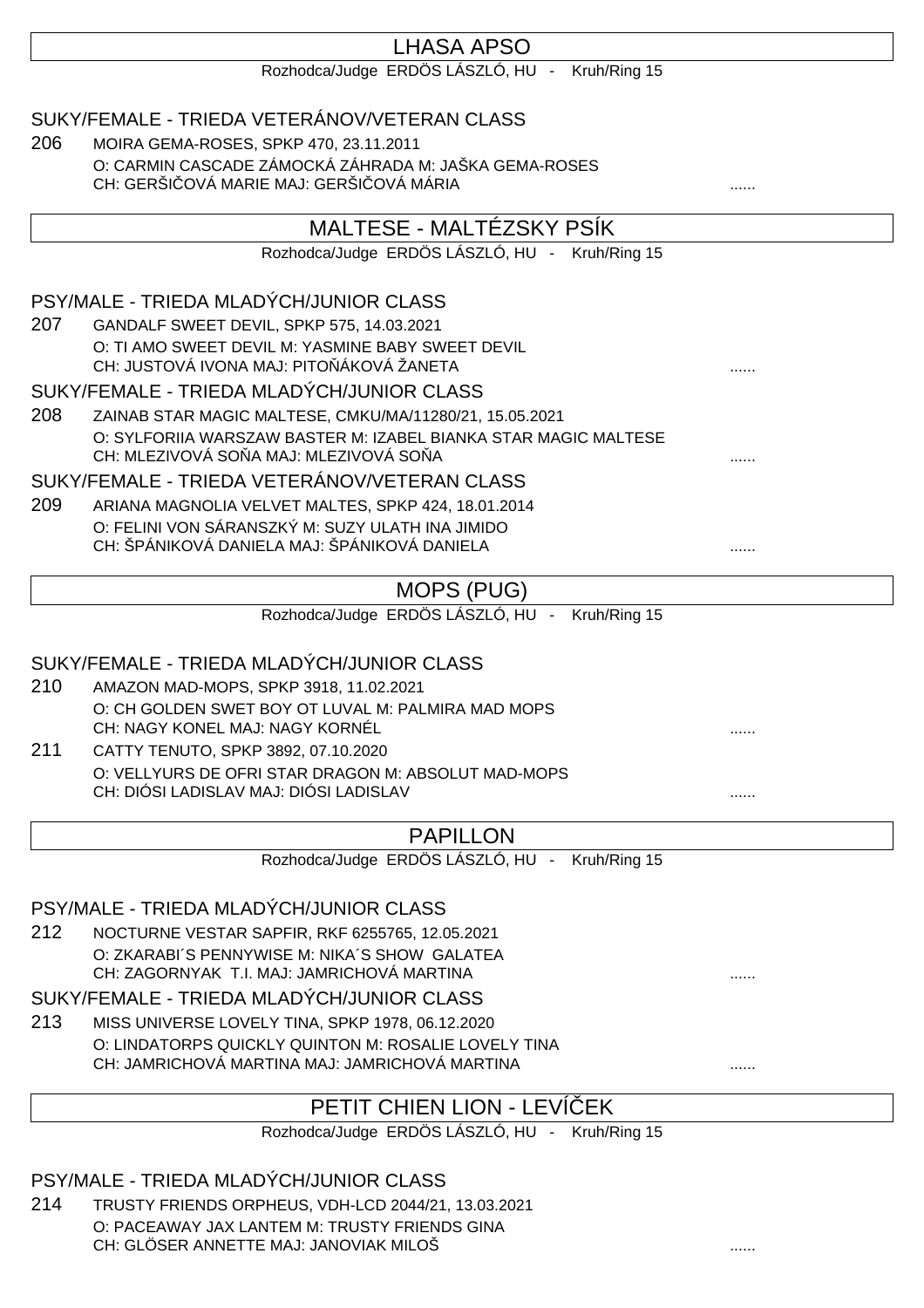# SHIH TZU

Rozhodca/Judge ERDÖS LÁSZLÓ, HU - Kruh/Ring 15

## PSY/MALE - TRIEDA MLADÝCH/JUNIOR CLASS

215 SOLARIS AVIS Y´TSUYOSHI, SPKP 1093, 07.02.2021 O: ICH HUGO BOSS ARSSAMADI M: ICH SOLARIS AVIS YOSHIKO CH: LENART BOGUSLAWA MAJ: MACHYNOVÁ BEÁTA ......

#### SUKY/FEMALE - TRIEDA MLADÝCH/JUNIOR CLASS

216 PRIME MOON CHEAP THRILLS, RG/RJG/21/00303, 31.01.2021 O: ULTRA´S WE FOUND LOVE AT PRIME MOON M: PRIME MOON GET ON YOUR FEET CH: TEIXEIRA EDUARDO LEOCADIO MAJ: SZALAYOVÁ MIRIAM ......

skupina/group FCI - 10

|     |                                                                                                                             | SKUPIHA/GHOUP FUL - TV |
|-----|-----------------------------------------------------------------------------------------------------------------------------|------------------------|
|     | <b>BORZOI - RUSKÝ CHRT</b>                                                                                                  |                        |
|     | Rozhodca/Judge ERDÖS LÁSZLÓ, HU - Kruh/Ring 15                                                                              |                        |
|     |                                                                                                                             |                        |
|     | PSY/MALE - TRIEDA VETERÁNOV/VETERAN CLASS                                                                                   |                        |
| 217 | AGENT CAVALIERIK LENEL SLOVAKIA, SPKP 311, 21.11.2013                                                                       |                        |
|     | O: JERONIMO PRIMUS Z BILMY M: BRASLETKA MRAJA<br>CH: HÚŽEVKOVÁ LENKA MAJ: HÚŽEVKOVÁ LENKA                                   |                        |
|     | SUKY/FEMALE - TRIEDA MLADÝCH/JUNIOR CLASS                                                                                   |                        |
| 218 |                                                                                                                             |                        |
|     | ANAIS MOUNTAIN MOON, SPKP 603, 26.04.2021                                                                                   |                        |
|     | O: ARASHIDO BERRYBADY M: TULIP SUPER CHARTY<br>CH: VL KOVÁ PETRA MAJ: GOCKÁ ELIŠKA                                          |                        |
| 219 | BRASLETKA LENEL SOUSEDIK, CMKU/B/4295/21, 14.05.2021                                                                        |                        |
|     | O: CAVALLIERIK COMPLIMENT OF ME M: APRELKA LENEL SLOVAKIA                                                                   |                        |
|     | CH: SOUSEDÍKOVÁ MARKÉTA MAJ: HÚŽEVKOVÁ LENKA                                                                                |                        |
|     |                                                                                                                             |                        |
|     | GALGO ESPANOL - SPANIELSKÝ CHRT                                                                                             |                        |
|     | Rozhodca/Judge ERDÖS LÁSZLÓ, HU - Kruh/Ring 15                                                                              |                        |
|     | SUKY/FEMALE - TRIEDA MLADÝCH/JUNIOR CLASS                                                                                   |                        |
| 220 | BÓRA ELEMENT ADRENALINE, SPKP 3, 07.03.2021                                                                                 |                        |
|     | O: MANOLITO JULIO DE L'AULP DE FIER M: MAGH ITHA'S ATHELAS                                                                  |                        |
|     | CH: NOVÁ KOVÁ KLÁRA MAJ: DOMINKOVÁ ANNA                                                                                     |                        |
|     | PICCOLO LEVRIERO ITALIANO - TALIANSKY CHRTIK                                                                                |                        |
|     | Rozhodca/Judge ERDÖS LÁSZLÓ, HU - Kruh/Ring 15                                                                              |                        |
|     |                                                                                                                             |                        |
|     | PSY/MALE - TRIEDA MLADÝCH/JUNIOR CLASS                                                                                      |                        |
| 221 | ANGELICO BOLLINGER OD MACHOVSKÉ TVRZE, CMKU/IT/3833/21, 22.06.2021                                                          |                        |
|     | O: FERRINO ANNAPERLA M: KAIA TILECO                                                                                         |                        |
|     | CH: MATAŠOVSKÝ MILAN MAJ: CIGLÁ OVÁ ANGELA                                                                                  |                        |
| 222 | PICCOLI ANGELI VOLANTI ENZO, SPKP 435, 19.02.2021                                                                           |                        |
|     | O: LITTLE DRAGONS GO FOR GOLD M: LITTLE DRAGONS AMAZING AURORA                                                              |                        |
|     | CH: WALCHHÜTTER PATRICIA MAJ: MEGOVÁ ANDREA                                                                                 |                        |
|     | SUKY/FEMALE - TRIEDA MLADÝCH/JUNIOR CLASS                                                                                   |                        |
| 223 | DEE DEE ANNAPERLA, SPKP 432, 19.05.2021                                                                                     |                        |
|     | O: CLASSIC EDITION ROSANELLI M: IMONEE ANNAPERLA<br>CH: ŠEBESTOVÁ HELENA MAJ: BOHUMELOVÁ MÁRIA                              |                        |
| 224 | HELLÉ ELIZABETH FRAMON BOHEMIA, CMKU/IT/3751/21, 23.03.2021                                                                 |                        |
|     | O: MONANNA REPUBLIK GEORGE THE GORGEOUS M: ELIŠKA P EMYSLOVNA FRAMON BOHEMIA<br>CH: PODZEMSKÁ LUCIE MAJ: WABERŽINKOVÁ LUCIE |                        |
|     | SUKY/FEMALE - TRIEDA VETERÁNOV/VETERAN CLASS                                                                                |                        |
|     |                                                                                                                             |                        |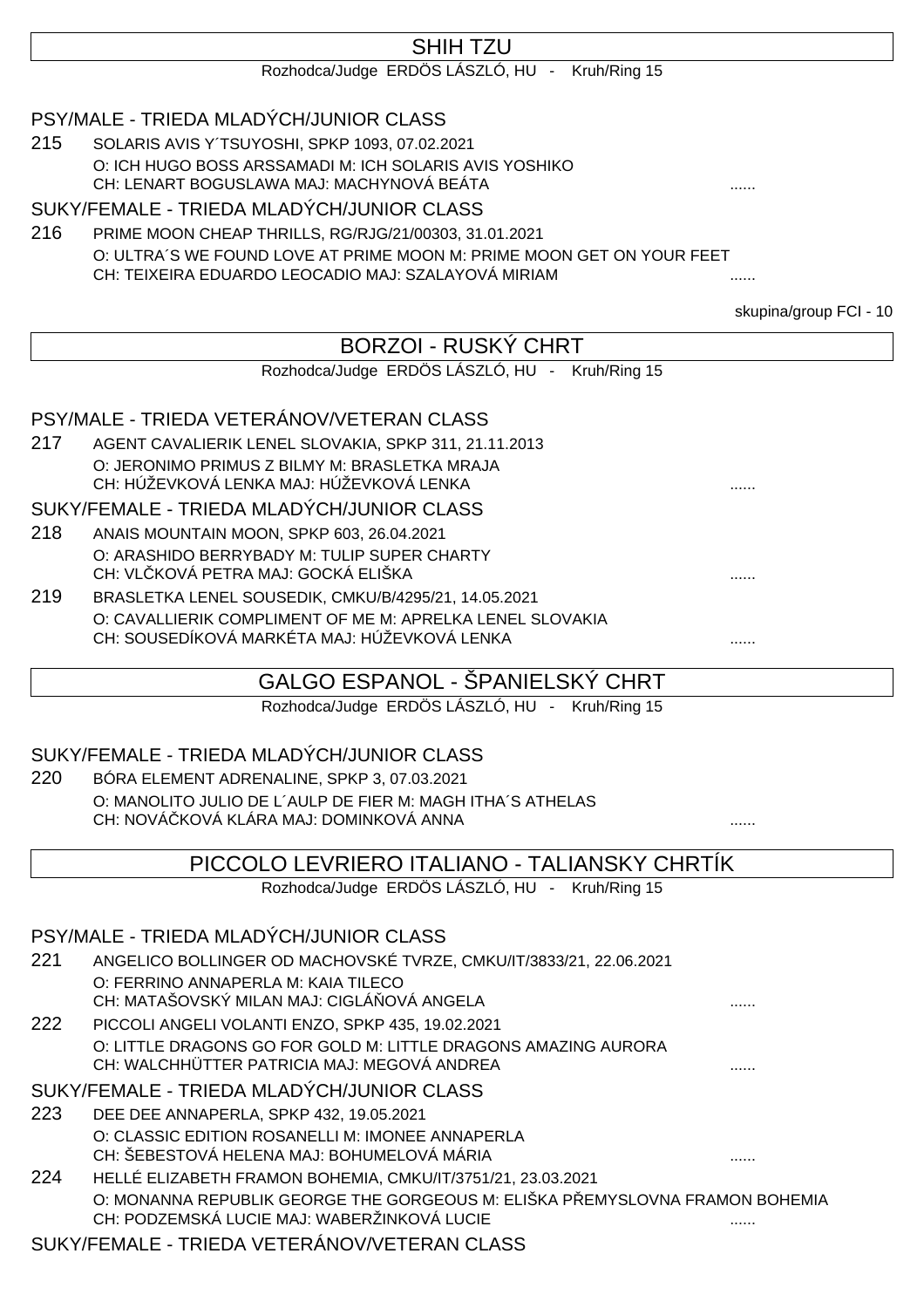225 DAYEN FRAMON BOHEMIA, CMKU/IT/2239/13, 04.10.2013 O: KAREL FERITTE BUGSY M: ADELAIN FRAMON BOHEMIA CH: ZAPLETALOVÁ LUCIE MAJ: ZAPLETALOVÁ LUCIE

# **SALUKI**

Rozhodca/Judge ERDÖS LÁSZLÓ, HU - Kruh/Ring 15

# PSY/MALE - TRIEDA MLADÝCH/JUNIOR CLASS

226 BRENDEN BELLO VOM AMEISRIEGEL, SPKP 261, 22.11.2020 O: HELMUTLANG DEL BORGHINO M: ESHARA TALL AFAR CH: MINISTROVA IVETA MAJ: KIRAĽVARGA RICCIARDI FRANCESCA ......

### PSY/MALE - TRIEDA VETERÁNOV/VETERAN CLASS

227 IMPALA IMPERATOR, CMKU/SA/906/-14/13, 14.11.2013 O: IMPALA RED HEADED STRANGER M: CHUBASCO GOLDI LOOKS FOR IMPALA CH: SNYDER LOIS-ANN MAJ: PETROVÁ SIMONA ......

#### SUKY/FEMALE - TRIEDA MLADÝCH/JUNIOR CLASS

228 ACADIA TAWALLA, CMKU/SA/1208/21, 13.01.2021 O: HUNTER AL ZAHRA M: GLORIA AL ZAHRA CH: N MCOVÁ NIKOL MAJ: BROŽOVSKÁ IVONA

### WHIPPET

Rozhodca/Judge ERDÖS LÁSZLÓ, HU - Kruh/Ring 15

# PSY/MALE - TRIEDA MLADÝCH/JUNIOR CLASS

| 229        | ABSOLUTE FLOW AIDAN, SPKP 905, 08.05.2021                                                                          |  |
|------------|--------------------------------------------------------------------------------------------------------------------|--|
|            | O: LONDON'S FOG GIFTED GAMBLER M: CALLIOPE ZARYA                                                                   |  |
|            | CH: GRÁC BLAŽEJOVÁ HANA MAJ: GALÍKOVÁ HELEŠOVÁ MICHAELA                                                            |  |
| <b>230</b> | ANGELS DRAFT WHIPSARA, SPKP 895, 02.04.2021                                                                        |  |
|            | O: MAJESTRIAN CASINO ROYALE M: KEIRA KNIGHTLEY CREDO<br>CH: DLHOŠOVÁ ZORA MAJ: ŠULGANOVÁ SVETLANA                  |  |
| 231        | GOLDI KRAUND SHANNON DEL, RKF 6173351, 12.02.2021                                                                  |  |
|            | O: SKRÄDDAREG?RDENS QANTAREL USAIN B M: MIRVA DE L'EDEN D'ISAWAN                                                   |  |
|            | CH: GRIGORYEVA VALENTINA NIKOLAEVNA MAJ: SCHMÖGNER VLADIMÍRA                                                       |  |
|            | SUKY/FEMALE - TRIEDA MLADÝCH/JUNIOR CLASS                                                                          |  |
| 232        | AMERICAN BEAUTY WHIPSARA, SPKP 896, 02.04.2021                                                                     |  |
|            | O: MAJESTRIAN CASINO ROYALE M: KEIRA KNIGHTLEY CREDO<br>CH: DLHOŠOVÁ ZORA MAJ: HORVÁTOVÁ LUCIA + KALUŽNÍKOVÁ ALENA |  |
| 233        | LEA LIBERTAS CZÁRI FALKA, CLP/WH/5744, 14.01.2021                                                                  |  |
|            | O: ALUCO APIS CERASI M: LONDON'S FOG GLAMOROUS CAMEO                                                               |  |
|            | CH: SPIŠIAKOVÁ ZUZANA MAJ: T EŠ ÁKOVÁ EVA                                                                          |  |
| 234        | MUST BE SHADOW VALKYRIE KARA, PKR.X-12586, 09.03.2021                                                              |  |
|            | O: MUST BE SHADOW CANNON M: MUST BE SHADOW ANOKA                                                                   |  |
|            | CH: LEWANDOWSKA ANGELIKA MAJ: FITZIANOVÁ TEREZA                                                                    |  |

skupina/group FCI

# AMERICAN HAIRLESS TERRIER - AMERICKÝ BEZSRSTÝ TERIÉR

Rozhodca/Judge ERDÖS LÁSZLÓ, HU - Kruh/Ring 15

### PSY/MALE - TRIEDA MLADÝCH/JUNIOR CLASS

235 JASIUS VON SANTNER, SPKP RG 268, 14.01.2021 O: ORLANDO BLOOM VON SANTNER M: SUNDIAL BETTY DAVIS EYES CH: SANTNER MIKULÁŠ MAJ: DVORSKÁ NINA

BIEWER YORKSHIRE TERRIER